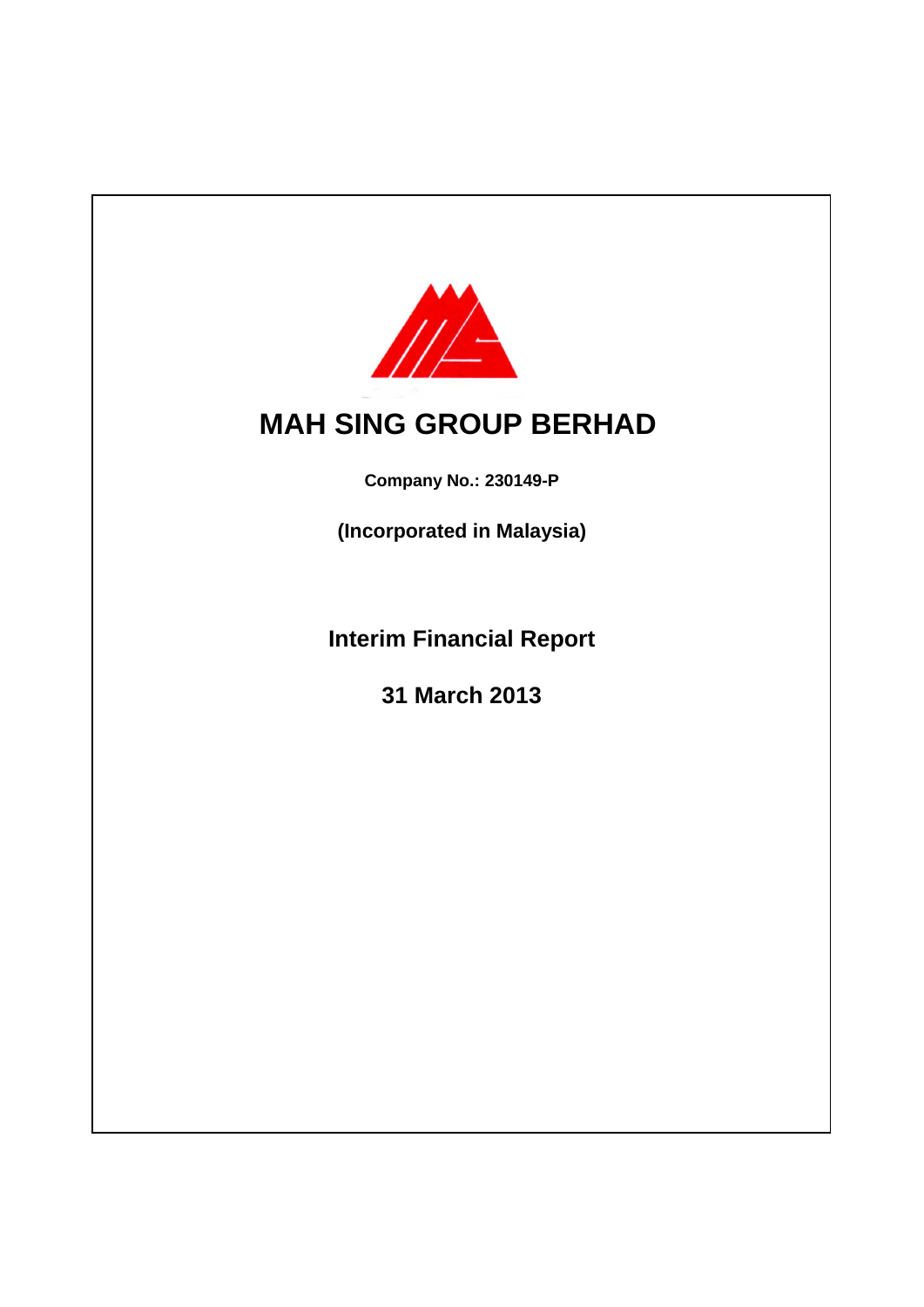## **MAH SING GROUP BERHAD**

**Company No.: 230149-P (Incorporated in Malaysia)**

## **Interim Financial Report - 31 March 2013**

**Page No.**

| <b>Condensed Consolidated Statement Of Financial Position</b>   |         |
|-----------------------------------------------------------------|---------|
| <b>Condensed Consolidated Income Statement</b>                  |         |
| <b>Condensed Consolidated Statement Of Comprehensive Income</b> | 3       |
| <b>Condensed Consolidated Statement Of Changes In Equity</b>    |         |
| <b>Condensed Consolidated Statement Of Cash Flow</b>            | $5 - 6$ |
| <b>Notes To The Interim Financial Report</b>                    | 7 - 16  |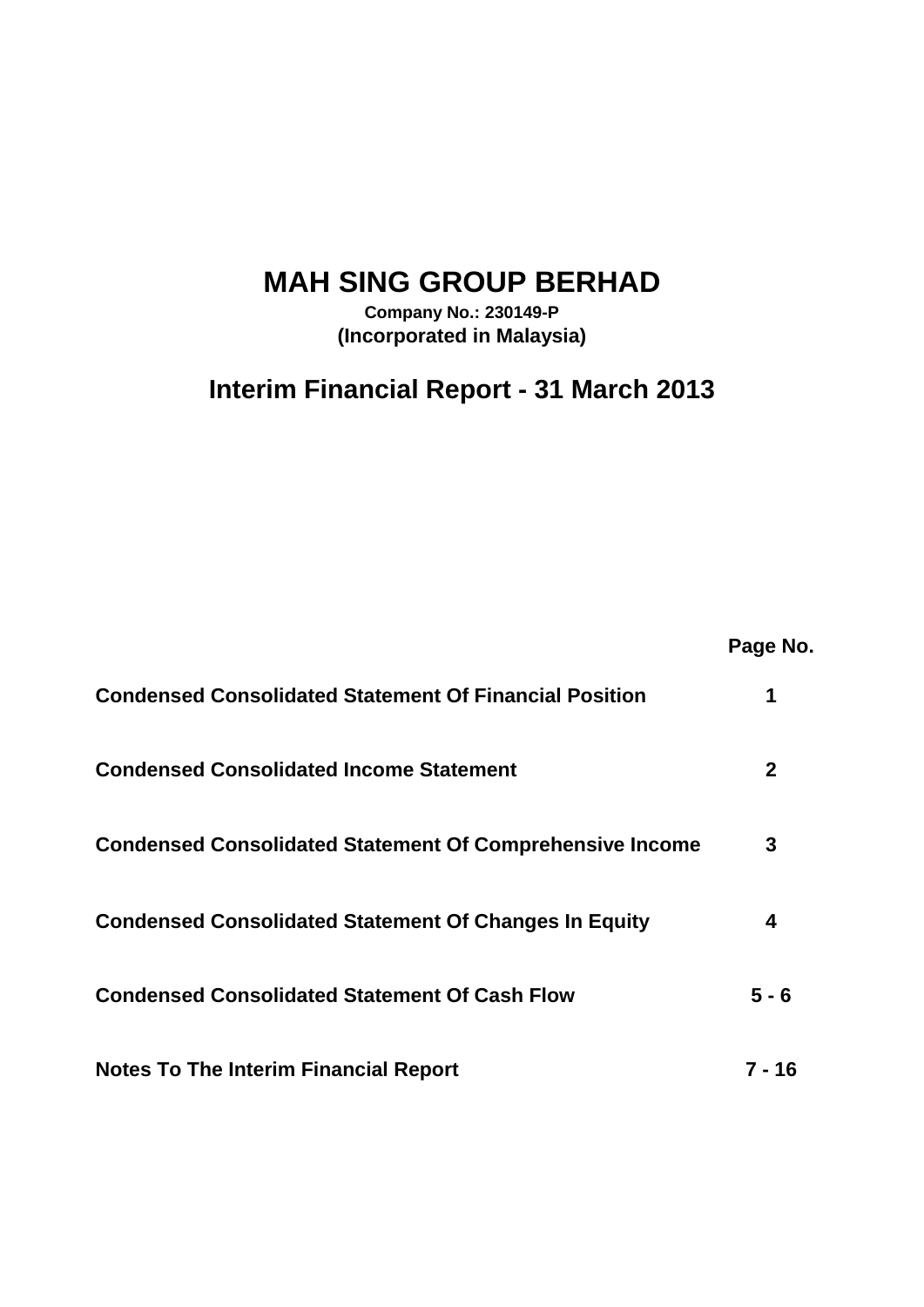### **CONDENSED CONSOLIDATED STATEMENT OF FINANCIAL POSITION As at 31 March 2013**

*(The figures have not been audited)*

|                                                             |               | (AUDITED)         |
|-------------------------------------------------------------|---------------|-------------------|
|                                                             | AS AT         | AS AT             |
|                                                             | 31/3/2013     | 31/12/2012        |
|                                                             | <b>RM'000</b> | <b>RM'000</b>     |
| <b>ASSETS</b>                                               |               |                   |
| <b>Non-current Assets</b>                                   |               |                   |
| Property, plant and equipment                               | 102,103       | 101,483           |
| Prepaid lease payments                                      | 7,196         | 7,249             |
| Investment properties                                       | 71,363        | 71,126            |
| Land held for property development                          | 419,280       | 419,280           |
| Intangible assets                                           | 12,541        | 12,541            |
| Deferred tax assets                                         | 58,656        |                   |
|                                                             | 671,139       | 64,456<br>676,135 |
| <b>Current Assets</b>                                       |               |                   |
| Property development costs                                  |               |                   |
| Inventories                                                 | 1,896,901     | 1,885,233         |
| Trade and other receivables                                 | 37,623        | 39,722            |
|                                                             | 453,521       | 398,031           |
| Current tax assets<br>Deposits, cash and bank balances      | 7,985         | 6,505             |
|                                                             | 821,895       | 589,460           |
|                                                             | 3,217,925     | 2,918,951         |
| <b>TOTAL ASSETS</b>                                         | 3,889,064     | 3,595,086         |
|                                                             |               |                   |
| <b>EQUITY AND LIABILITIES</b>                               |               |                   |
| <b>Equity Attributable to Equity Holders of the Company</b> |               |                   |
| Share capital                                               | 560,381       | 419,934           |
| Share premium                                               | 398,853       | 140,287           |
| Other reserves                                              | 31,979        | 30,889            |
| Retained earnings                                           | 723,636       | 653,787           |
|                                                             | 1,714,849     | 1,244,897         |
| Non-controlling interests                                   | 10,161        | 10,104            |
| <b>Total Equity</b>                                         | 1,725,010     | 1,255,001         |
|                                                             |               |                   |
| <b>Non-current Liabilities</b>                              |               |                   |
| Redeemable convertible bonds                                | 280,312       | 275,785           |
| Term Ioans                                                  | 827,675       | 590,400           |
| Long term and deferred payables                             | 56,428        | 57,974            |
| Deferred tax liabilities                                    | 21,701        | 21,973            |
|                                                             | 1,186,116     | 946,132           |
|                                                             |               |                   |
| <b>Current Liabilities</b>                                  |               |                   |
| Trade and other payables                                    | 899,966       | 1,314,428         |
| Term loans                                                  | 27,612        | 28,675            |
| Short term borrowings                                       | 14,231        | 11,305            |
| <b>Bank overdrafts</b>                                      |               | 519               |
| <b>Current tax liabilities</b>                              | 36,129        | 39,026            |
|                                                             | 977,938       | 1,393,953         |
|                                                             |               |                   |
| <b>Total Liabilities</b>                                    |               |                   |
|                                                             | 2,164,054     | 2,340,085         |
| <b>TOTAL EQUITY AND LIABILITIES</b>                         | 3,889,064     | 3,595,086         |
|                                                             |               |                   |
| Net assets per share attributable to equity holders of the  |               |                   |
| Company (RM)                                                | 1.53          | 1.48              |

The Condensed Consolidated Statement of Financial Position should be read in conjunction with the audited financial statements for the financial year ended 31 December 2012 and the accompanying explanatory notes attached to the interim financial report.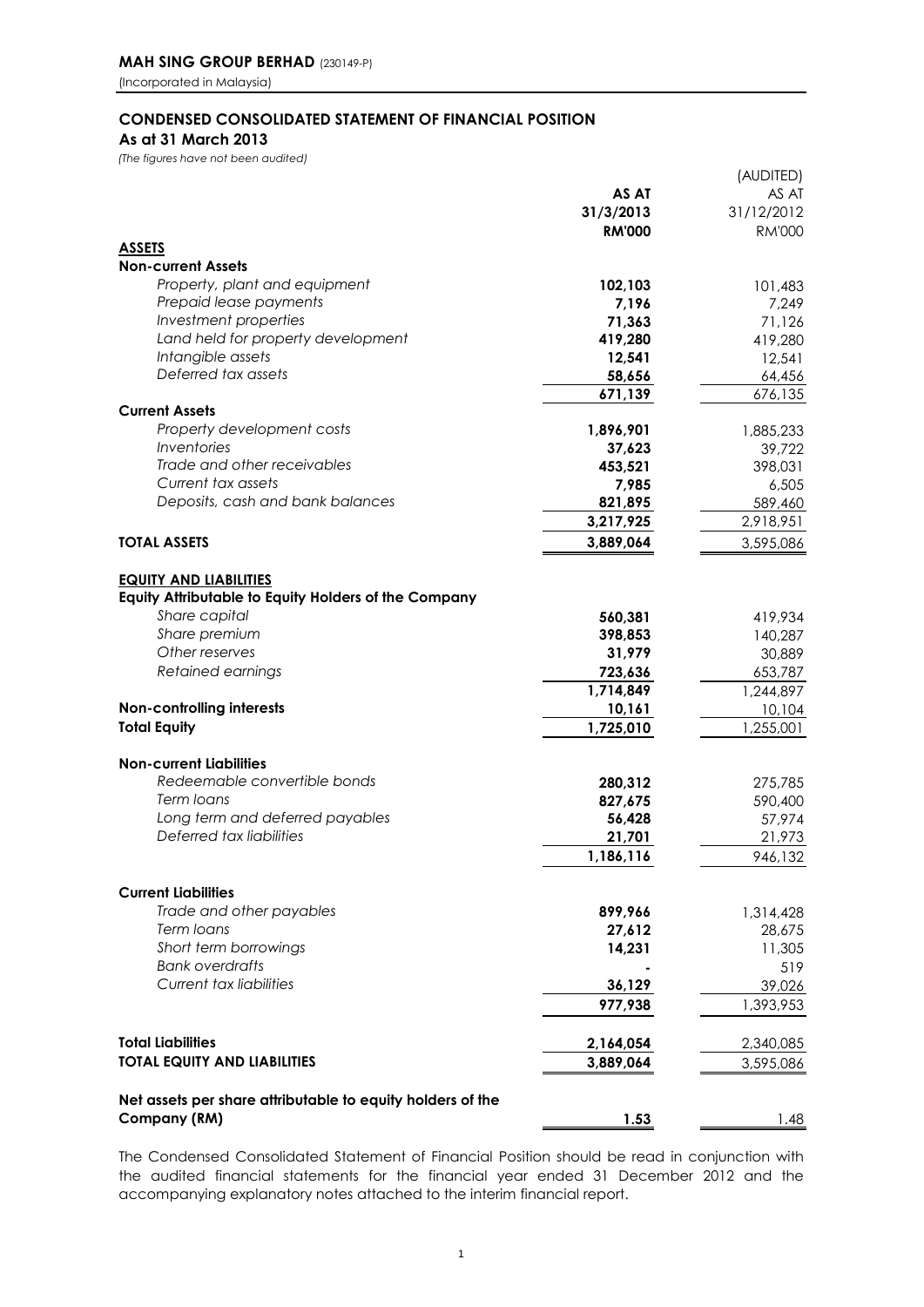## **CONDENSED CONSOLIDATED INCOME STATEMENT**

**For the financial period ended 31 March 2013**

*(The figures have not been audited)*

|                                | 3 months ended |               | Period ended  |               |
|--------------------------------|----------------|---------------|---------------|---------------|
|                                | 31/3/2013      | 31/3/2012     | 31/3/2013     | 31/3/2012     |
|                                | <b>RM'000</b>  | <b>RM'000</b> | <b>RM'000</b> | <b>RM'000</b> |
| Revenue                        | 423,143        | 457,775       | 423,143       | 457,775       |
| Cost of sales                  | (284, 352)     | (325, 429)    | (284, 352)    | (325,429)     |
| Gross profit                   | 138,791        | 132,346       | 138,791       | 132,346       |
| Other income                   | 3,686          | 4,959         | 3,686         | 4,959         |
| Selling and marketing expenses | (21, 792)      | (16, 923)     | (21, 792)     | (16, 923)     |
| Administrative expenses        | (32,760)       | (27, 437)     | (32,760)      | (27, 437)     |
| Other operating expenses       | (1, 924)       | (9, 542)      | (1, 924)      | (9, 542)      |
| Interest income                | 6,630          | 1,253         | 6,630         | 1,253         |
| Finance costs                  | (614)          | (472)         | (614)         | (472)         |
| Profit before taxation         | 92,017         | 84,184        | 92,017        | 84,184        |
| Income tax expense             | (22,600)       | (24, 207)     | (22,600)      | (24, 207)     |
| Profit for the period          | 69,417         | 59,977        | 69,417        | 59,977        |
| Profit attributable to:        |                |               |               |               |
| Equity holders of the Company  | 69,474         | 59,920        | 69,474        | 59,920        |
| Non-controlling interests      | (57)           | 57            | (57)          | 57            |
|                                | 69,417         | 59,977        | 69,417        | 59,977        |
|                                |                |               |               |               |

Earnings per share attributable to equity holders of the Company:

| - Basic (sen) Note B13   | 7.89 | 7.20 | 7.89 | 7.20 |
|--------------------------|------|------|------|------|
|                          |      |      |      |      |
| - Diluted (sen) Note B13 | 7.53 | 7.10 | 7.53 | 7.10 |

The Condensed Consolidated Income Statement should be read in conjunction with the audited financial statements for the financial year ended 31 December 2012 and the accompanying explanatory notes attached to the interim financial report.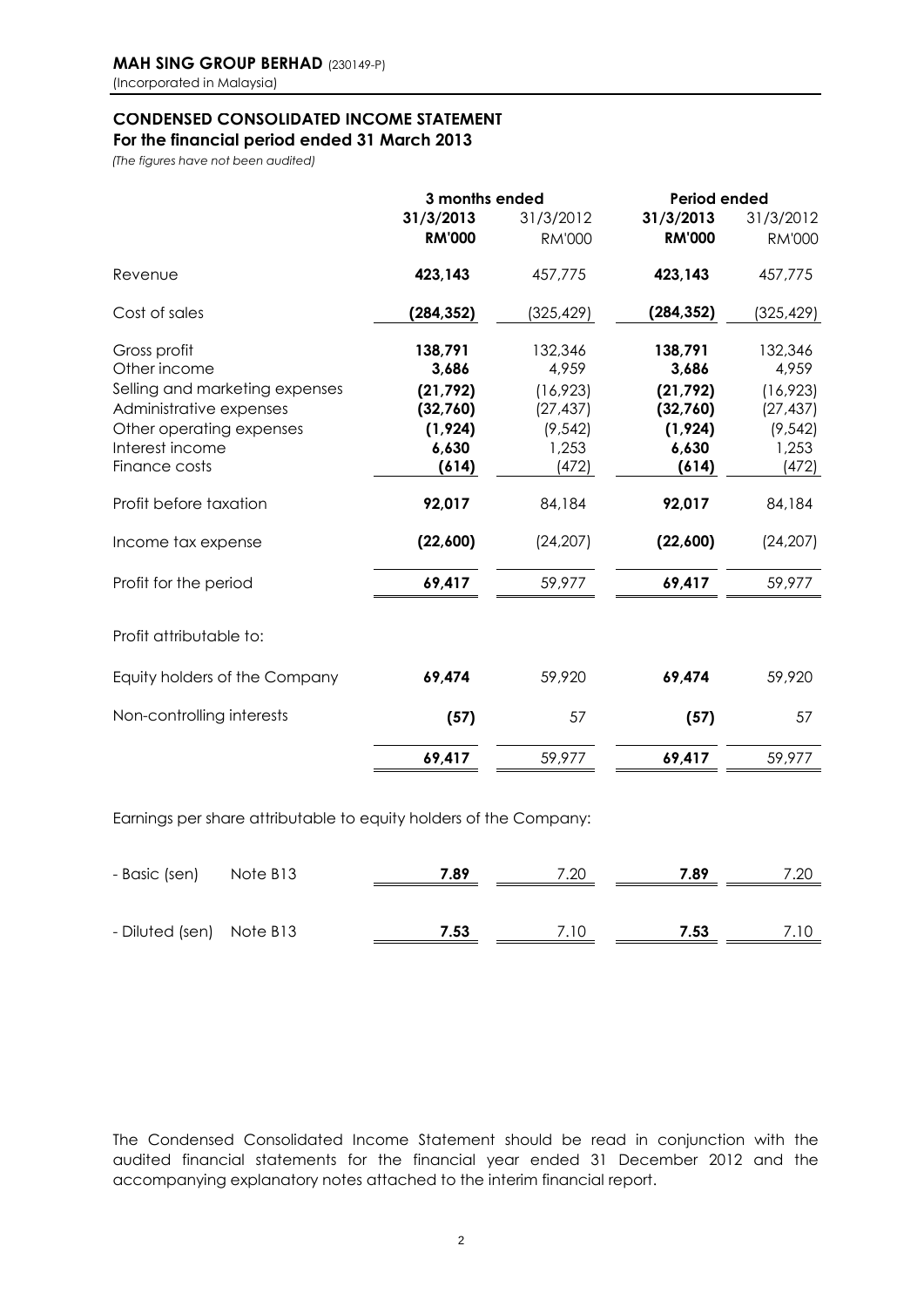### **CONDENSED CONSOLIDATED STATEMENT OF COMPREHENSIVE INCOME**

**For the financial period ended 31 March 2013**

*(The figures have not been audited)*

|                                                                   | 3 months ended             |                            | Period ended               |                            |
|-------------------------------------------------------------------|----------------------------|----------------------------|----------------------------|----------------------------|
|                                                                   | 31/3/2013<br><b>RM'000</b> | 31/3/2012<br><b>RM'000</b> | 31/3/2013<br><b>RM'000</b> | 31/3/2012<br><b>RM'000</b> |
| Profit for the period                                             | 69,417                     | 59,977                     | 69,417                     | 59,977                     |
| Foreign currency translation difference for<br>foreign operations | 348                        | (917)                      | 348                        | (917)                      |
| Total comprehensive income for the period                         | 69,765                     | 59,060                     | 69,765                     | 59,060                     |
| Total comprehensive income attributable to:                       |                            |                            |                            |                            |
| Equity holders of the Company                                     | 69,708                     | 59,351                     | 69,708                     | 59,351                     |
| Non-controlling interests                                         | 57                         | (291)                      | 57                         | (291)                      |
|                                                                   | 69,765                     | 59,060                     | 69,765                     | 59,060                     |

The Condensed Consolidated Statement of Comprehensive Income should be read in conjunction with the audited financial statements for the financial year ended 31 December 2012 and the accompanying explanatory notes attached to the interim financial report.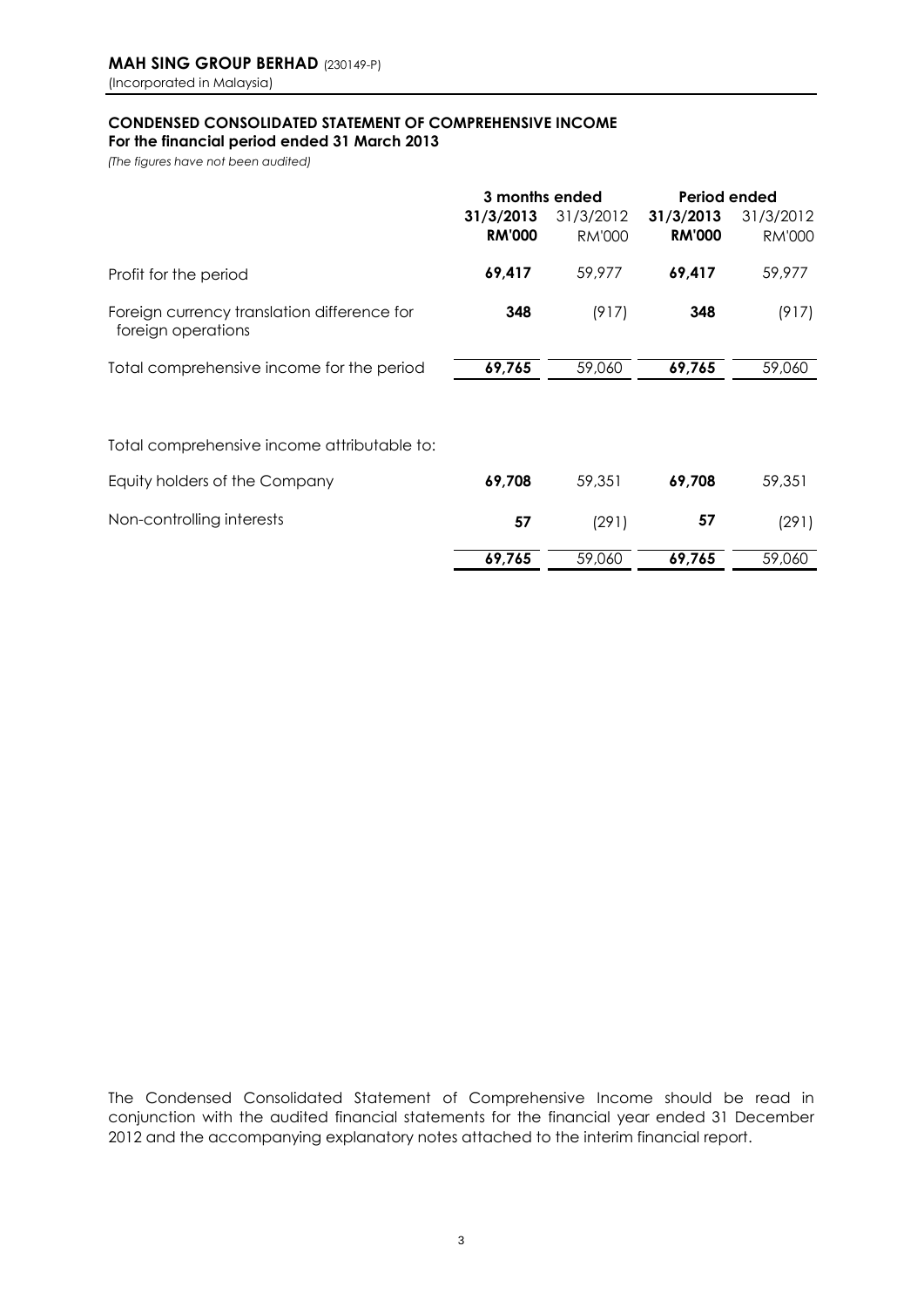#### **MAH SING GROUP BERHAD** (230149-P)

(Incorporated in Malaysia)

#### **CONDENSED CONSOLIDATED STATEMENT OF CHANGES IN EQUITY For the financial period ended 31 March 2013**

*(The figures have not been audited)*

|                                                                                                                                                                                             | Attributable to equity holders of the Company                                       |                                          |                                                                 |                                                     |                                                    |                                              |                           |                                                   |                                  |
|---------------------------------------------------------------------------------------------------------------------------------------------------------------------------------------------|-------------------------------------------------------------------------------------|------------------------------------------|-----------------------------------------------------------------|-----------------------------------------------------|----------------------------------------------------|----------------------------------------------|---------------------------|---------------------------------------------------|----------------------------------|
|                                                                                                                                                                                             |                                                                                     |                                          | <b>Non-Distributable</b>                                        |                                                     |                                                    | <b>Distributable</b>                         |                           |                                                   |                                  |
| 3 months ended 31 March 2013                                                                                                                                                                | <b>Share</b><br>capital<br><b>RM'000</b>                                            | <b>Share</b><br>premium<br><b>RM'000</b> | Equity-settled<br>employees<br>benefit reserve<br><b>RM'000</b> | Exchange<br>fluctuation<br>reserve<br><b>RM'000</b> | Other<br>reserve<br><b>RM'000</b>                  | <b>Retained</b><br>earnings<br><b>RM'000</b> | Total<br><b>RM'000</b>    | Non-<br>controlling<br>interests<br><b>RM'000</b> | Total<br>Equity<br><b>RM'000</b> |
| <b>Balance at 1/1/2013</b>                                                                                                                                                                  | 419,934                                                                             | 140,287                                  | 10,614                                                          | 3,146                                               | 17,129                                             | 653,787                                      | 1,244,897                 | 10,104                                            | 1,255,001                        |
| Amount recognised directly in equity:<br>Profit for the financial period<br>Other comprehensive income<br>Total comprehensive income for the period                                         | ٠                                                                                   | $\blacksquare$<br>$\blacksquare$         | $\sim$<br>٠                                                     | $\blacksquare$<br>234<br>234                        | $\blacksquare$<br>$\blacksquare$<br>$\blacksquare$ | 69,474<br>69.474                             | 69,474<br>234<br>69,708   | (57)<br>114<br>57                                 | 69,417<br>348<br>69,765          |
| Issuance of ordinary shares pursuant to Right Issue<br>Recognition of share-based payment<br>Issuance of ordinary shares pursuant to ESOS exercised<br><b>ESOS lapsed during the period</b> | 140,050<br>397                                                                      | 257,692<br>874                           | 1,231<br>(234)<br>(141)                                         |                                                     |                                                    | 234<br>141                                   | 397,742<br>1,231<br>1,271 | $\blacksquare$                                    | 397,742<br>1,231<br>1,271        |
| <b>Balance at 31/3/2013</b>                                                                                                                                                                 | 560.381                                                                             | 398.853                                  | 11.470                                                          | 3,380                                               | 17.129                                             | 723,636                                      | 1,714,849                 | 10,161                                            | 1,725,010                        |
|                                                                                                                                                                                             | Attributable to equity holders of the Company<br>Non-Distributable<br>Distributable |                                          |                                                                 |                                                     |                                                    |                                              |                           |                                                   |                                  |
| 3 months ended 31 March 2012                                                                                                                                                                | Share<br>capital<br><b>RM'000</b>                                                   | Share<br>premium<br><b>RM'000</b>        | Equity-settled<br>employees<br>benefit reserve<br><b>RM'000</b> | Exchange<br>fluctuation<br>reserve<br><b>RM'000</b> | Other<br>reserve<br><b>RM'000</b>                  | Retained<br>earnings<br><b>RM'000</b>        | Total<br><b>RM'000</b>    | Non-<br>controllina<br>interests<br><b>RM'000</b> | Total<br>Equity<br><b>RM'000</b> |
| <b>Balance at 1/1/2012</b>                                                                                                                                                                  | 415.936                                                                             | 131.101                                  | 8.451                                                           | 3.768                                               | 17.129                                             | 496.766                                      | 1.073.151                 | 15,338                                            | 1,088,489                        |
| Amount recognised directly in equity:<br>Profit for the financial period<br>Other comprehensive income<br>Total comprehensive income for the period                                         | $\sim$                                                                              | $\sim$<br>$\overline{\phantom{a}}$<br>÷. | $\sim$<br>$\overline{\phantom{a}}$<br>$\sim$                    | ÷.<br>(569)<br>(569)                                | $\sim$<br>$\sim$<br>÷                              | 59,920<br>$\sim$<br>59.920                   | 59,920<br>(569)<br>59.351 | 57<br>(348)<br>(291)                              | 59,977<br>(917)<br>59.060        |
| Recognition of share-based payment<br>Issuance of ordinary shares pursuant to ESOS exercised                                                                                                | 728                                                                                 | 1,675                                    | 1,450<br>(289)                                                  |                                                     |                                                    | $\sim$<br>289                                | 1,450<br>2,403            |                                                   | 1,450<br>2,403                   |
| Balance at 31/3/2012                                                                                                                                                                        | 416,664                                                                             | 132,776                                  | 9,612                                                           | 3.199                                               | 17.129                                             | 556,975                                      | 1,136,355                 | 15,047                                            | 1,151,402                        |

The Condensed Consolidated Statement of Changes in Equity should be read in conjunction with the audited financial statements for the financial year ended 31 December 2012 and the accompanying explanatory notes attached to the interim financial report.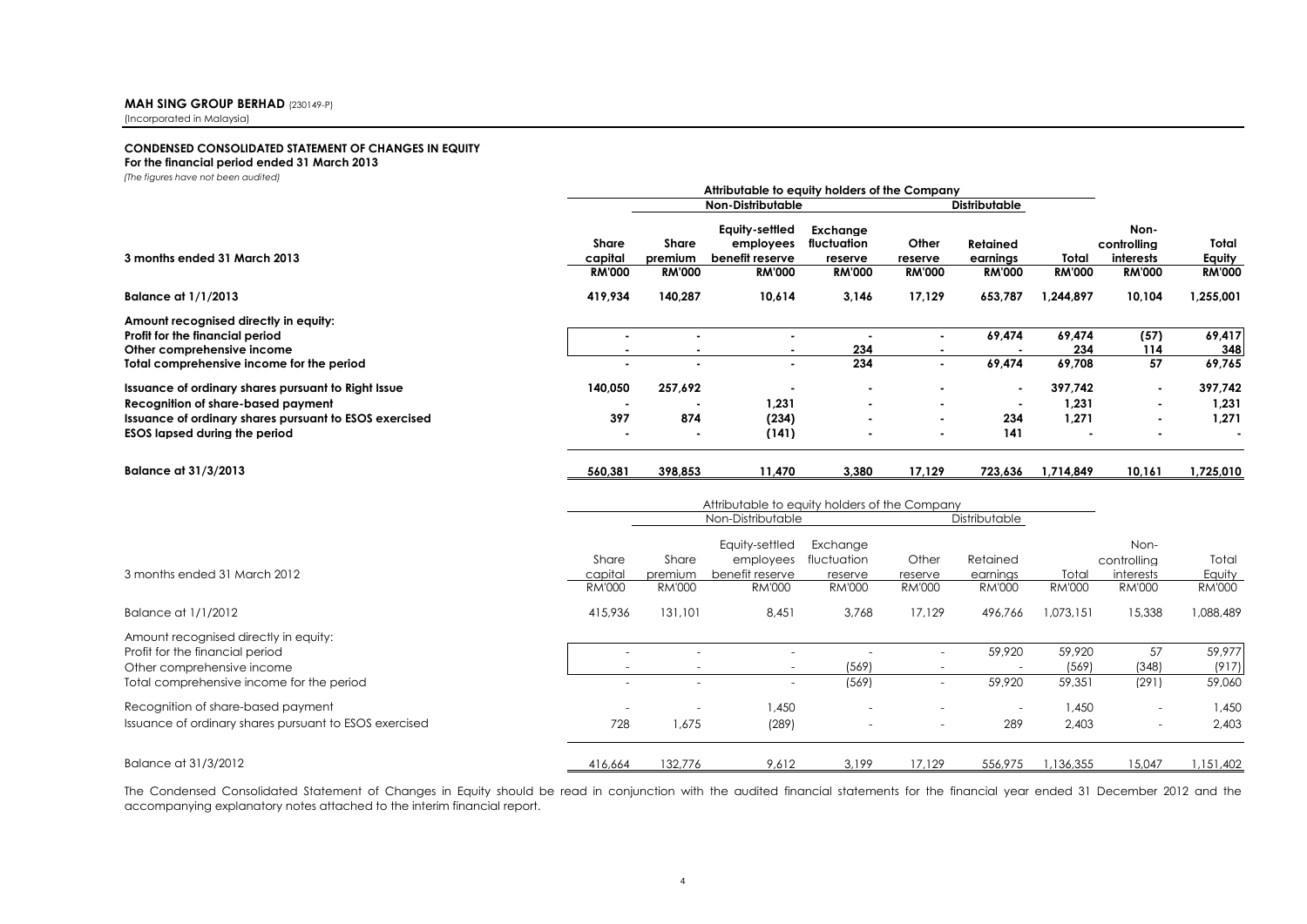### **CONDENSED CONSOLIDATED STATEMENT OF CASH FLOW**

**For the financial period ended 31 March 2013**

*(The figures have not been audited)*

|                                                              | 3 months      | 3 months      |
|--------------------------------------------------------------|---------------|---------------|
|                                                              | ended         | ended         |
|                                                              | 31/3/2013     | 31/3/2012     |
|                                                              | <b>RM'000</b> | <b>RM'000</b> |
| <b>Operating Activities</b>                                  |               |               |
| Profit before taxation                                       | 92,017        | 84,184        |
| Adjustments for:                                             |               |               |
| Non-cash items                                               | 5,639         | 5,278         |
| Non-operating items                                          | (1,758)       | (2,947)       |
| Operating profit before changes in working capital           | 95,898        | 86,515        |
| Net change in inventories                                    | 2,166         | 6,927         |
| Net change in payables                                       | (107, 765)    | 107,050       |
| Net change in property development costs                     | (7, 190)      | 2,913         |
| Net change in receivables                                    | (61, 147)     | (169,938)     |
| Cash generated from operations                               | (78, 038)     | 33,467        |
| Interest paid                                                | (7, 577)      | (6, 488)      |
| Interest received                                            | 8,410         | 1,552         |
| Tax paid                                                     | (21, 448)     | (23, 775)     |
| Net cash (used in)/generated from operating activities       | (98, 653)     | 4,756         |
|                                                              |               |               |
| <b>Investing Activities</b>                                  |               |               |
| Acquisition of investment in a subsidiary                    |               | (56, 758)     |
| Additions to investment properties                           | (237)         | (3,094)       |
| Additions to land held for property development              | (302, 439)    |               |
| Payment for acquisition of property, plant and equipment     | (4, 128)      | (4, 254)      |
| Payment for acquisition of balance of equity in subsidiaries |               | (5,000)       |
| Proceeds from disposal of property, plant and equipment      | 34            | 103           |
| Net cash used in investing activities                        | (306, 770)    | (69,003)      |
|                                                              |               |               |
| <b>Financing Activities</b>                                  |               |               |
| Net proceeds from/ (repayment of) borrowings                 | 239,523       | (22, 308)     |
| Net withdrawal of deposits with licensed banks               |               |               |
| as collateral/Escrow Account                                 | 37,967        | 1,383         |
| Payment of corporate exercise expenses                       | (156)         |               |
| Proceeds from Right Issue                                    | 397,742       |               |
| Proceeds from ESOS exercised                                 | 1,271         | 2,403         |
| Net cash generated/(used in) from financing activities       | 676,347       | (18,522)      |
| Net changes in cash and cash equivalents                     | 270,924       |               |
| Effect of exchange rate changes                              |               | (82,769)      |
|                                                              | (4)           | (259)         |
| Cash and cash equivalents at beginning of financial period   | 543,774       | 634,215       |
| Cash and cash equivalents at end of financial period         | 814,694       | 551,187       |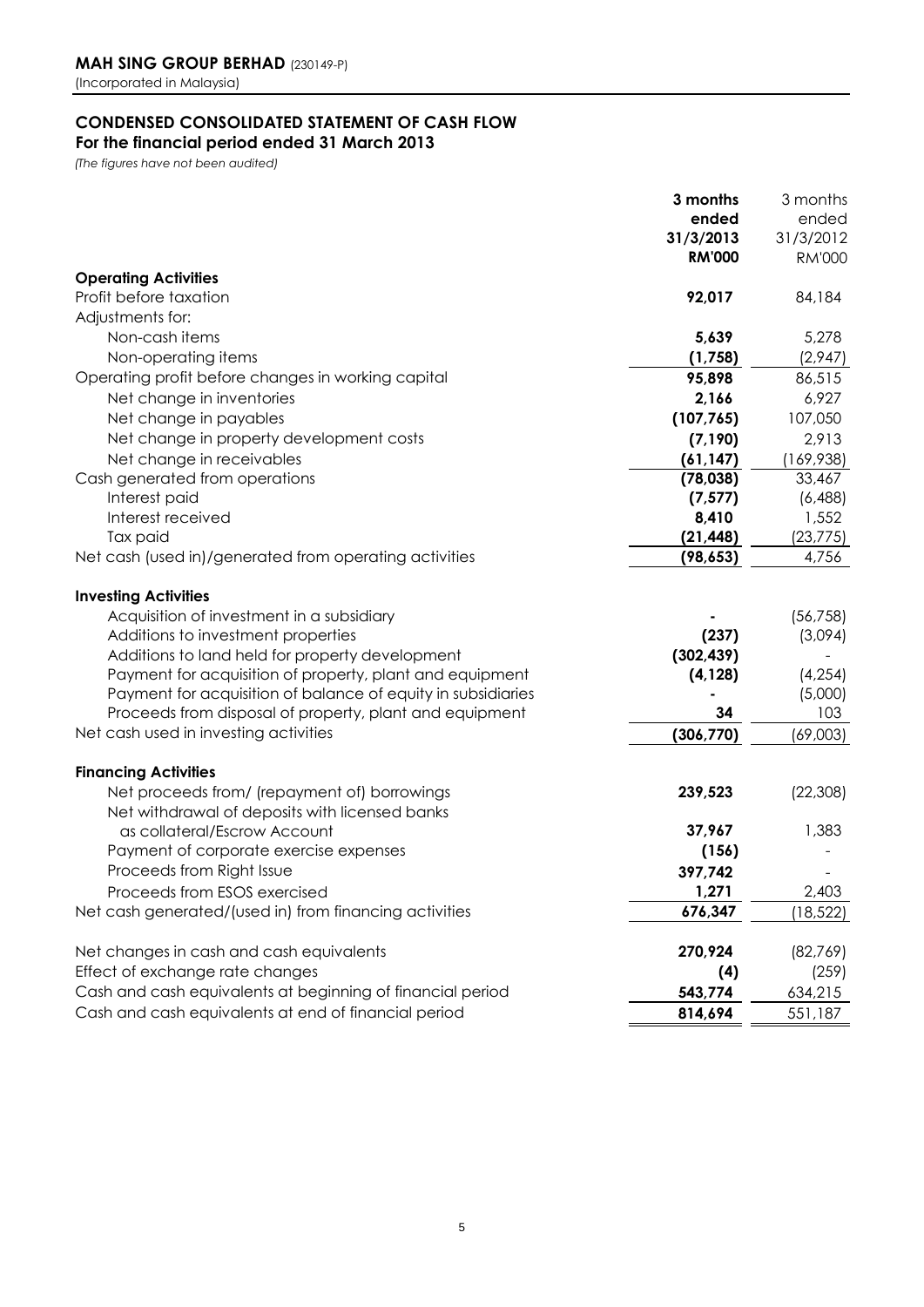### **CONDENSED CONSOLIDATED STATEMENT OF CASH FLOW**

**For the financial period ended 31 March 2013 (cont'd)**

*(The figures have not been audited)* 

| 3 months      |
|---------------|
| ended         |
| 31/3/2013     |
| <b>RM'000</b> |
|               |

Cash and cash equivalents at the end of the financial period comprise the following:

| Deposits with licensed banks<br>Cash and bank balances | 584.534<br>237.361 | 414.768<br>166,388 |
|--------------------------------------------------------|--------------------|--------------------|
|                                                        | 821.895            | 581,156            |
| Less: Deposits pledged as collateral                   | (2.961)            | (28, 757)          |
| Less: Deposits in Escrow Account                       | (4, 240)           | (1,212)            |
|                                                        | 814.694            | 551,187            |

The Condensed Consolidated Statement of Cash Flow should be read in conjunction with the audited financial statements for the financial year ended 31 December 2012 and the accompanying explanatory notes attached to the interim financial report.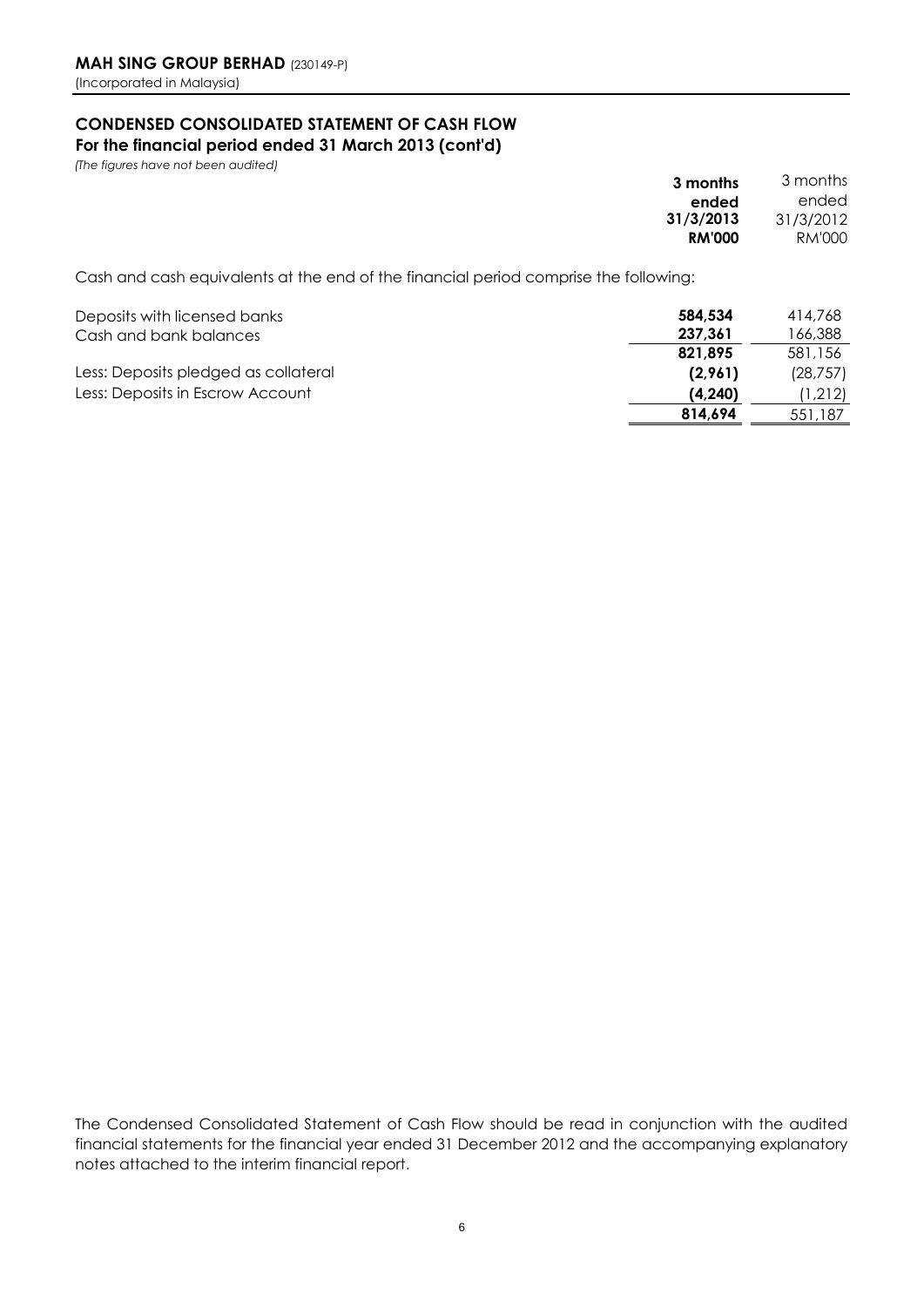#### **A Explanatory Notes**

#### **A1 Basis of Preparation**

The interim financial report has been prepared in accordance with Financial Reporting Standard ("FRS") No. 134 : Interim Financial Reporting and applicable disclosure provisions of the Listing Requirements of Bursa Malaysia Securities Berhad ("Bursa Securities").

The interim financial report should be read in conjunction with the Group's audited financial statements for the financial year ended 31 December 2012. The explanatory notes attached to the interim financial report provide an explanation of events and transactions that are significant to an understanding of the changes in the financial position and performance of the Group since the financial year ended 31 December 2012.

The significant accounting policies and methods of computation adopted for the interim financial report are consistent with those adopted for the audited financial statements for the financial year ended 31 December 2012 save for the adoption of the following:

| FRS 1                            | First-time Adoption of Financial Reporting Standards                                                                             |
|----------------------------------|----------------------------------------------------------------------------------------------------------------------------------|
| <b>FRS 10</b>                    | <b>Consolidated Financial Statements</b>                                                                                         |
| <b>FRS 11</b>                    | Joint Arrangements                                                                                                               |
| <b>FRS 12</b>                    | Disclosure of Interests in Other Entities                                                                                        |
| <b>FRS 13</b>                    | Fair Value Measurement                                                                                                           |
| Amendment to FRS 7               | Financial Instruments: Disclosures - Offsetting of Financial Assets and<br><b>Financial Liabilities</b>                          |
| Amendment to FRS 10              | Consolidated Financial Statements - Transitional Guidance                                                                        |
| Amendment to FRS 11              | Joint Arrangements - Transitional Guidance                                                                                       |
| Amendment to FRS 12              | Disclosure of Interests in Other Entities - Transitional Guidance                                                                |
| Amendment to FRS 101             | Presentation of Financial Statements - Presentation of Items of                                                                  |
|                                  | Other Comprehensive Income                                                                                                       |
| Amendment to FRS 116             | Property, Plant and Equipment (Classification of servicing equipment)                                                            |
| Amendment to FRS 119             | <b>Employee Benefits</b>                                                                                                         |
| Amendment to FRS 127             | Separate Financial Statements                                                                                                    |
| Amendment to FRS 128             | Investment in Asscogites and Joint Ventures                                                                                      |
| Amendment to FRS 132             | Financial Instruments: Disclosures - Tax effect of distribution to holders<br>of equity instruments                              |
| Amendment to FRS 134             | Interim Financial Reporting                                                                                                      |
| IC Interpretation 20             | Stripping Costs in the Production Phase of a Surface Mine                                                                        |
| Amendment to IC Interpretation 2 | Members' Shares in Cooperative Entities and Similar Instruments<br>(Tax effect of distribution to holders of equity instruments) |

The adoption of the above revised FRSs, amendments to FRSs and Interpretations does not have any material impact on the financial statements of the Group.

#### **Malaysian Financial Reporting Standard ("MFRS Framework")**

On 19 November 2011, the Malaysian Accounting Standards Board ("MASB") issued a new MASB approved accounting framework, the Malaysian Financial Reporting Standards ("MFRS Framework"). The MFRS Framework is to be applied by all Entities Other Than Private Entities for annual periods beginning on or after 1 January 2012, with the exception of entities that are within the scope of MFRS 141 Agriculture and IC Interpretation 15 Agreements for Construction of Real Estate, including its parent, significant investor and venturer (herein called "Transitioning Entities"). Transitioning Entities will be allowed to defer adoption of the new MFRS Framework for an additional one year.

On 30 June 2012, MASB announced that the Transitioning Entities are allowed to extend their deferment on the adoption of MFRS Framework for another year. As such, the MFRS Framework will be mandotory for Transitioning Entities for annual period beginning on or after 1 January 2014.

The Group falls within the scope definition of Transitioning Entities and has opted to defer adoption of the new MFRS Framework. Accordingly, the Group will be required to prepare financial statements using MFRS Framework in its first MFRS financial statements for the year ending 31 December 2014. In presenting its first MFRS financial statements, the Group will be required to restate the comparative financial statements to amounts reflecting the application of MFRS Framework. The majority of the adjustments required on transition will be made, retrospectively, against opening retained profits. The Group is currently reviewing its accounting policies to assess financial effects of the differences between the current FRSs and accounting standards under the MFRS Framework.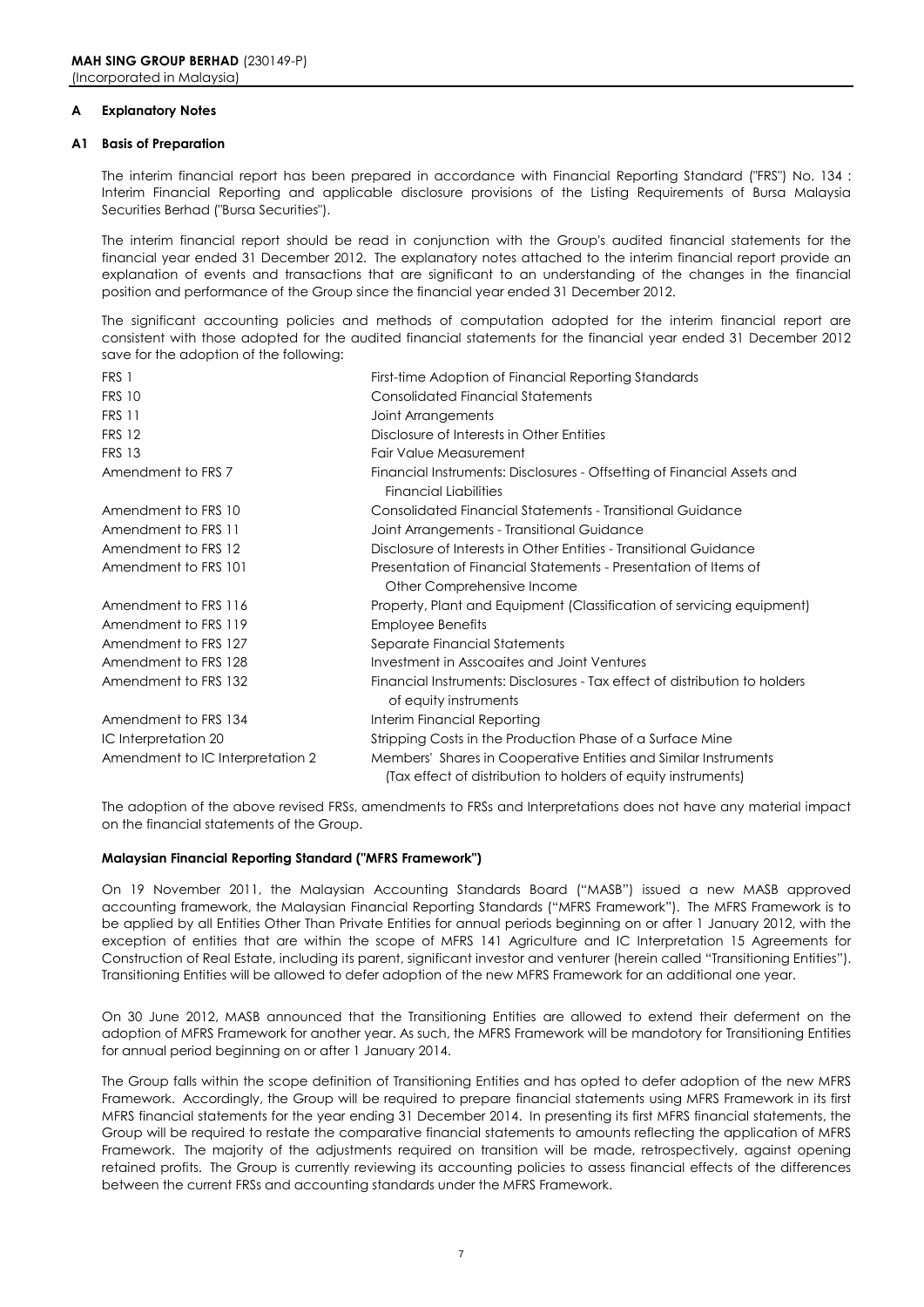#### **A2 Seasonal or cyclical factors**

The operations of the Group were not significantly affected by any seasonal or cyclical factors during the financial period under review.

#### **A3 Unusual items affecting assets, liabilities, equity, net income or cash flows**

There were no unusual items affecting the assets, liabilities, equity, net income or cash flows of the Group for the financial period under review.

#### **A4 Changes in estimates**

There were no material changes in estimates for the financial period under review.

#### **A5 Debt and equity securities**

During the financial period ended 31 March 2013, the Company increased its issued and paid up ordinary share capital from RM419,933,655 to RM560,380,625 by way of:

- a) issuance of 794,136 new ordinary shares of RM0.50 each pursuant to exercise of employees share options and;
- warrants pursuant to rights issue with warrants. b) issuance of 280,099,803 new ordinary shares of RM0.50 each together with 168,059,241 free detachable

Save for the above, there were no issuance and repayment of debt and equity securities, share buybacks, share cancellations, share held as treasury shares and resale of treasury shares during the current quarter under review.

#### **A6 Dividends paid**

No dividend was paid in the current financial period under review.

#### **A7 Segment reporting**

#### **Period ended 31 March 2013**

|                                             |                   |                 | Investment    |                    |               |
|---------------------------------------------|-------------------|-----------------|---------------|--------------------|---------------|
|                                             |                   |                 | Holding       |                    |               |
|                                             | <b>Properties</b> | <b>Plastics</b> | & Others      | <b>Elimination</b> | Consolidated  |
|                                             | <b>RM'000</b>     | <b>RM'000</b>   | <b>RM'000</b> | <b>RM'000</b>      | <b>RM'000</b> |
| <b>REVENUE</b>                              |                   |                 |               |                    |               |
| <b>External revenue</b>                     | 355,962           | 58,821          | 8,360         |                    | 423,143       |
| Inter-segment                               |                   |                 | 9.658         | (9,658)            |               |
| <b>Total revenue</b>                        | 355,962           | 58,821          | 18,018        | (9,658)            | 423,143       |
| <b>RESULTS</b>                              |                   |                 |               |                    |               |
| <b>Operating profit</b>                     | 82,956            | 3,707           | 8,283         | (8, 945)           | 86,001        |
| Interest income                             |                   |                 |               |                    | 6,630         |
| <b>Finance costs</b>                        |                   |                 |               |                    | (614)         |
| Income tax                                  |                   |                 |               |                    | (22,600)      |
| Profit for the year                         |                   |                 |               |                    | 69,417        |
|                                             |                   |                 |               |                    |               |
| <b>OTHER INFORMATION</b>                    |                   |                 |               |                    |               |
| <b>Capital expenditure</b>                  | 1.212             | 2,827           | 90            | ٠                  | 4,129         |
| Depreciation and amortisation               | 1,025             | 2,873           | 45            |                    | 3,943         |
|                                             |                   |                 |               |                    |               |
| <b>Assets and Liabilities</b>               |                   |                 |               |                    |               |
| Segment assets                              | 3,066,977         | 174,083         | 581,363       |                    | 3,822,423     |
| <b>Current and deferred tax assets</b>      |                   |                 |               |                    | 66,641        |
| <b>Total assets</b>                         |                   |                 |               |                    | 3,889,064     |
| <b>Segment liabilities</b>                  | 1,740,019         | 74,680          | 291,525       |                    | 2,106,224     |
| <b>Current and deferred tax liabilities</b> |                   |                 |               |                    | 57,830        |
| <b>Total liabilities</b>                    |                   |                 |               |                    | 2,164,054     |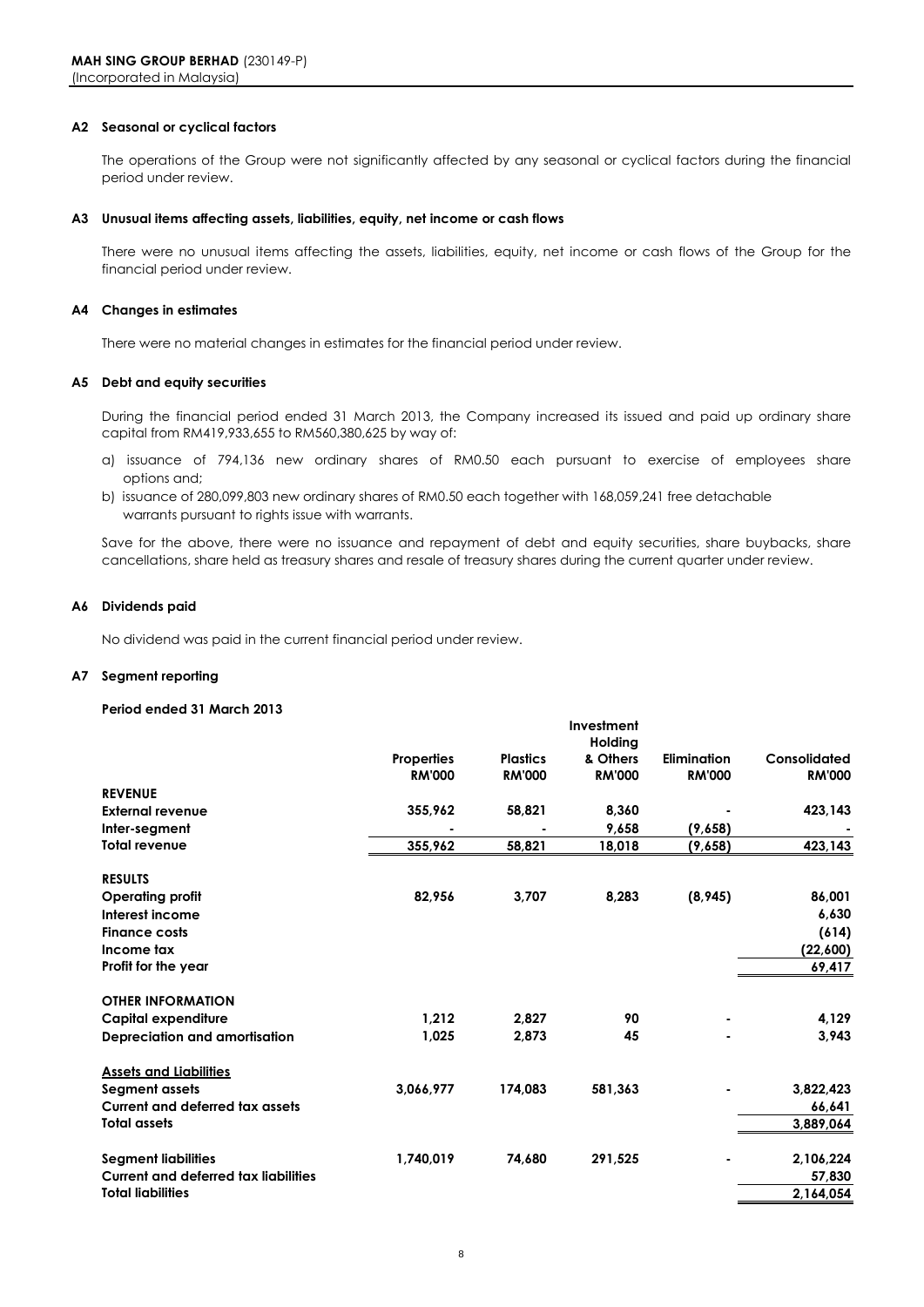#### Period ended 31 March 2012

|                                      |               |               | Investment    |               |               |
|--------------------------------------|---------------|---------------|---------------|---------------|---------------|
|                                      |               |               | Holding       |               |               |
|                                      | Properties    | Plastics      | & Others      | Elimination   | Consolidated  |
|                                      | <b>RM'000</b> | <b>RM'000</b> | <b>RM'000</b> | <b>RM'000</b> | <b>RM'000</b> |
| <b>REVENUE</b>                       |               |               |               |               |               |
| External revenue                     | 405,759       | 49,851        | 2.165         |               | 457,775       |
| Inter-segment                        |               |               | 10,330        | (10, 330)     |               |
| Total revenue                        | 405,759       | 49,851        | 12,495        | (10, 330)     | 457,775       |
| <b>RESULTS</b>                       |               |               |               |               |               |
| Operating profit                     | 87,977        | 3,390         | 2,281         | (10, 245)     | 83,403        |
| Interest income                      |               |               |               |               | 1,253         |
| Finance costs                        |               |               |               |               | (472)         |
| Income tax                           |               |               |               |               | (24, 207)     |
| Profit for the year                  |               |               |               |               | 59,977        |
| <b>OTHER INFORMATION</b>             |               |               |               |               |               |
| Capital expenditure                  | 900           | 3,377         | 22            |               | 4,299         |
| Depreciation and amortisation        | 642           | 2,278         | 33            |               | 2,953         |
| <b>Assets and Liabilities</b>        |               |               |               |               |               |
| Segment assets                       | 2,465,889     | 145,953       | 399,699       |               | 3,011,541     |
| Current and deferred tax assets      |               |               |               |               | 35,583        |
| Total assets                         |               |               |               |               | 3,047,124     |
|                                      |               |               |               |               |               |
| Segment liabilities                  | 1,496,724     | 60,016        | 281,618       |               | 1,838,358     |
| Current and deferred tax liabilities |               |               |               |               | 57,364        |
| <b>Total liabilities</b>             |               |               |               |               | 1,895,722     |

#### **A8 Material subsequent events**

Save as disclosed in B6, there were no material events subsequent to the balance sheet date up to 21 May 2013, being the latest practicable date which is not earlier than 7 days from the date of issuance of this Interim Financial Report.

#### **A9 Significant Related Party Transactions**

Transactions with directors of the Company and subsidiary companies and companies in which they have interests:

|                                                                                                 | 01/1/2013<br>to<br>31/3/2013<br><b>RM'000</b> |
|-------------------------------------------------------------------------------------------------|-----------------------------------------------|
| (i) Rental paid to a Company in which a Director has interest                                   | 368                                           |
| (ii) Maintenance services rendered from a Company in which the Directors are family members of  |                                               |
| a Director of the Company                                                                       | 26                                            |
| (iii) Sales of development property to a Director of the Company and/or the subsidiaries of the |                                               |
| Company and/or their family member                                                              | .666                                          |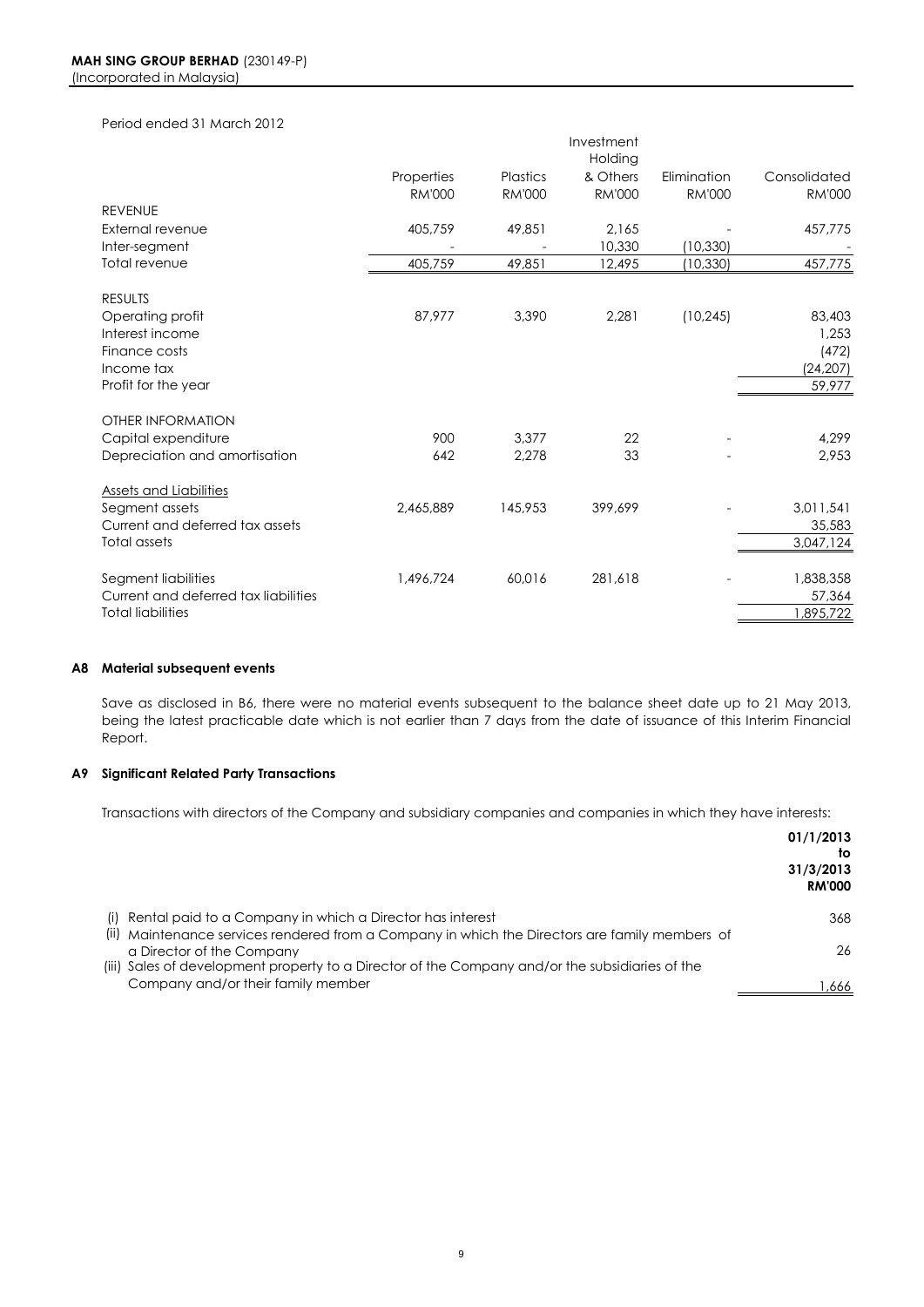#### **A10 Changes in the composition of the Group**

There were no changes in the composition of the Group during the current financial quarter, including business combinations, acquisition or disposal of subsidiaries and long-term investments, restructuring, and discontinuing operations.

#### **A11 Changes in contingent liabilities or contingent assets**

There were no contingent assets. Contingent liabilities of the Group are as follows:

|                                                                                              | 31/3/2013     | 31/12/2012                 |
|----------------------------------------------------------------------------------------------|---------------|----------------------------|
|                                                                                              | <b>RM'000</b> | RM'000                     |
| Bank guarantees issued in favour of third parties                                            | 7.006         | 8.241                      |
| Corporate guarantee issued in favour of third parties                                        | 6,000         | 6,000                      |
| <b>Others</b>                                                                                | 715           | 707                        |
|                                                                                              | 13,721        | 4,948                      |
| A12 Capital Commitments                                                                      |               | 31/3/2013<br><b>RM'000</b> |
| Commitment for acquisition of property, plant and equipment<br>- Approved and contracted for |               | 8,292                      |

#### **A13 Operating Lease Commitments**

#### **As Lessee - for the lease of commercial buildings**

The future operating lease commitments for rental of commercial buildings (net of lease rentals receivable from sublease) contracted for as at balance sheet date but not recognised as liabilities are as follows:

|                    | Lease rentals payable |               | Lease rentals receivable |            |               | Net        |
|--------------------|-----------------------|---------------|--------------------------|------------|---------------|------------|
|                    | 31/3/2013             | 31/12/2012    | 31/3/2013                | 31/12/2012 | 31/3/2013     | 31/12/2012 |
|                    | <b>RM'000</b>         | <b>RM'000</b> | <b>RM'000</b>            | RM'000     | <b>RM'000</b> | RM'000     |
| Less than one year | 6,250                 | 10,000        | (3, 182)                 | (4,972)    | 3,068         | 5,028      |
|                    | 6.250                 | 10.000        | (3, 182)                 | (4,972)    | 3,068         | 5,028      |
|                    |                       |               |                          | Provision  | (3,064)       | (4,889)    |
|                    |                       |               |                          |            |               | 139        |
|                    |                       |               |                          |            |               |            |

The operating lease commitments is in respect of leaseback of commercial building sold en-bloc ie the Corporate Building Block of *Southgate Commercial Centre* from the purchasers at 8% per annum of the building's sale consideration. The lease is for a period of 2 years from the commencement date as set out in the leaseback agreements. Leaseback for the Corporate Building Block of Southgate Commercial Centre has commenced since September 2011 and shall expire by August 2013. Leaseback for *The Icon, Jalan Tun Razak* had fully expired with its West Wing and East Wing expired on October 2012 and December 2012 respectively.

During the financial period, the Group has recognised in the income statement leaseback rental amounting to RM1.9 million (2012: RM8.3 million) and rental income from sub-lease amounting to RM1.9 million (2012: RM3.8 million). No further provision was made by the Group for future lease commitments based on assessment of expected net outflows during the period under review (2012: RM1.2 million).

#### **As Lessor - for the lease of investment properties**

The Group leases out its investment properties. The future minimum lease receivable under non-cancellable leases are as follow:-

|                    | Lease rentals |
|--------------------|---------------|
|                    | receivable    |
|                    | 31/3/2013     |
|                    | <b>RM'000</b> |
| Less than one year | 316           |
| One to two years   | 30            |
|                    | 346           |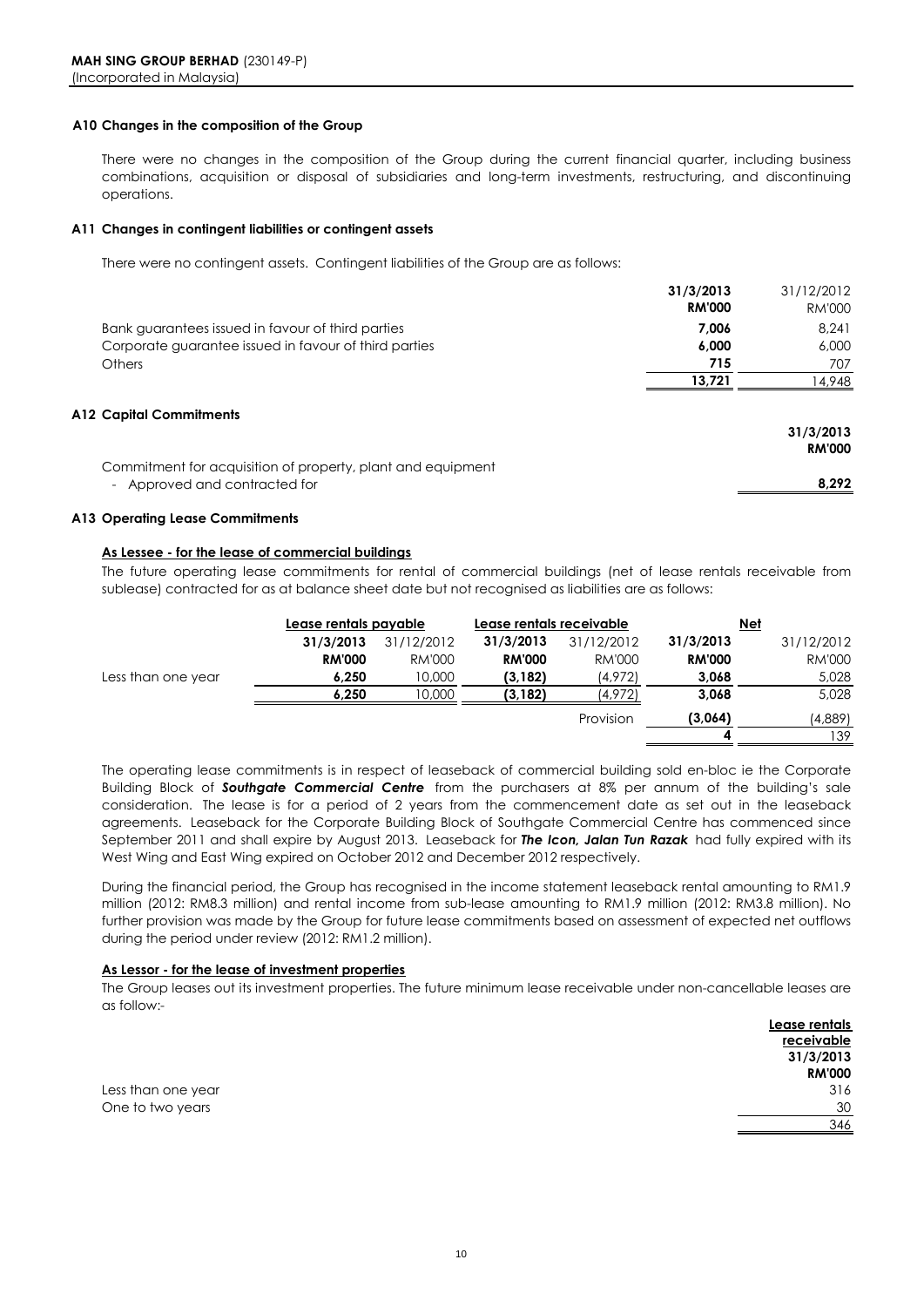#### **B Explanatory Notes Pursuant to Appendix 9B of the Listing Requirements of Bursa Malaysia Securities Berhad**

#### **B1 Review of Group performance**

The Group achieved revenue and net profit of RM423.1 million and RM69.5 million respectively for the first quarter ended 31 March 2013. Revenue declined by 7.6%, and net profit improved by 15.9% compared to same quarter last year.

Basic earnings per share were up 9.6% to 7.89 sen.

Balance sheets strengthened with cash and bank balances at RM821.9 million and net gearing at 0.19.

#### **Property development**

The quarter's revenue from property development declined by 12% to RM356.0 million year-on-year due to contribution from mostly high-rise projects that were at early stages of construction. With property sales for the quarter at RM749.6 million, the Group is on track to achieve full year sales target of RM3.0 billion for 2013, supported by strong pipeline of upcoming project launches.

Projects which contributed to revenue and profit include *M-Suites* and *M-City* in Jalan Ampang, *Icon City* in Petaling Jaya, *Icon Residence* in Mont' Kiara, *M Residence* in Rawang, *Garden Residence* , *Clover @ Garden Residence* and *Garden Plaza* in Cyberjaya, *Kinrara Residence* in Puchong, *Aman Perdana* in Meru - Shah Alam, *One Legenda, Hijauan Residence* and *Bayu Sekamat* in Cheras and *Perdana Residence 2* in Selayang. Commercial projects are *Star Avenue @ D'sara* , *StarParc Point* in Setapak and industrial projects *i-Parc 1, i-Parc 3* in Bukit Jelutong and *i-Parc 2* in Shah Alam. In addition to *Sierra Perdana* , *Sri Pulai Perdana 2* and *Austin Perdana* , new projects namely *The Meridin @ Medini* and *Mah Sing i-Parc @ Tanjung Pelepas* in Iskandar Malaysia are expected to further boost contribution from Johor Bahru in the coming quarters. Projects in Penang Island, *Legenda @ Southbay* , *Southbay City* and *Ferringhi Residence* will continue to contribute positively to the Group's performance. Contribution from *Sutera*  Avenue in Kota Kinabalu, Sabah is expected in the coming quarters.

Operating profit margin for the property segment improved 7.4% to 23.3% due mainly to property product mix and higher profit recognition from properties handed over.

Further to the proposed acquisition of *D'sara Sentral* land acquisition with potential GDV of RM800 million announced in April 2013, the Group announced today two proposed land acquisitions ie *Meridin@ Senibong* , a 35.26 acres of freehold land adjacent to Senibong Cove within Iskandar Malaysia with potential GDV amounting to RM4.35 billion and *Lakeville Residence* , a 12.38 acres of prime land in Kuala Lumpur with potential GDV amounting to RM1.15 billion. With systematic planning and timing of project launches to ensure continuity of cashflow and liquidity, the Group is able to continue to grow and tap on landbanking opportunities when they arise. Out of its portfolio of 43 projects, 10 are completed and 3 are already at the tail-end due to its efficient execution and speed to market, whilst 22 at the infancy or various growth phases, and 8 projects (including these 2 new lands) are at planning.

Pre-sales for some of the projects have consistently surpassed the cashflow breakeven take-up rate of 60%. At the moment the unbilled locked in sales have reached unprecedented highs of RM3.55 billion and the Group's remaining landbanks have further grown to 1,382 acres with approximately RM26.4 billion remaining GDV and unbilled sales.

Furthermore the Group has strong support from bankers that have been consistently supporting the Group because of the Group's execution ability.

#### **Plastics**

Plastics segment continued to contribute positively to group revenue and profit. While revenue grew by 18% to RM58.8 million, profit margin was affected by foreign exchange difference and higher staff costs as a result of minimum wage ruling in Indonesia.

#### **Investment holding & Others**

Revenue and profit for the segment comprise mainly interest income from funds placement.

#### **B2 Material change in quarterly results compared with the immediate preceding quarter**

The Group's current quarter profit before taxation of RM92.0 million was 27.3% higher than the immediate preceding quarter due mainly to better property product mix, higher profit recognition from properties handed over and lower sales and marketing expenses.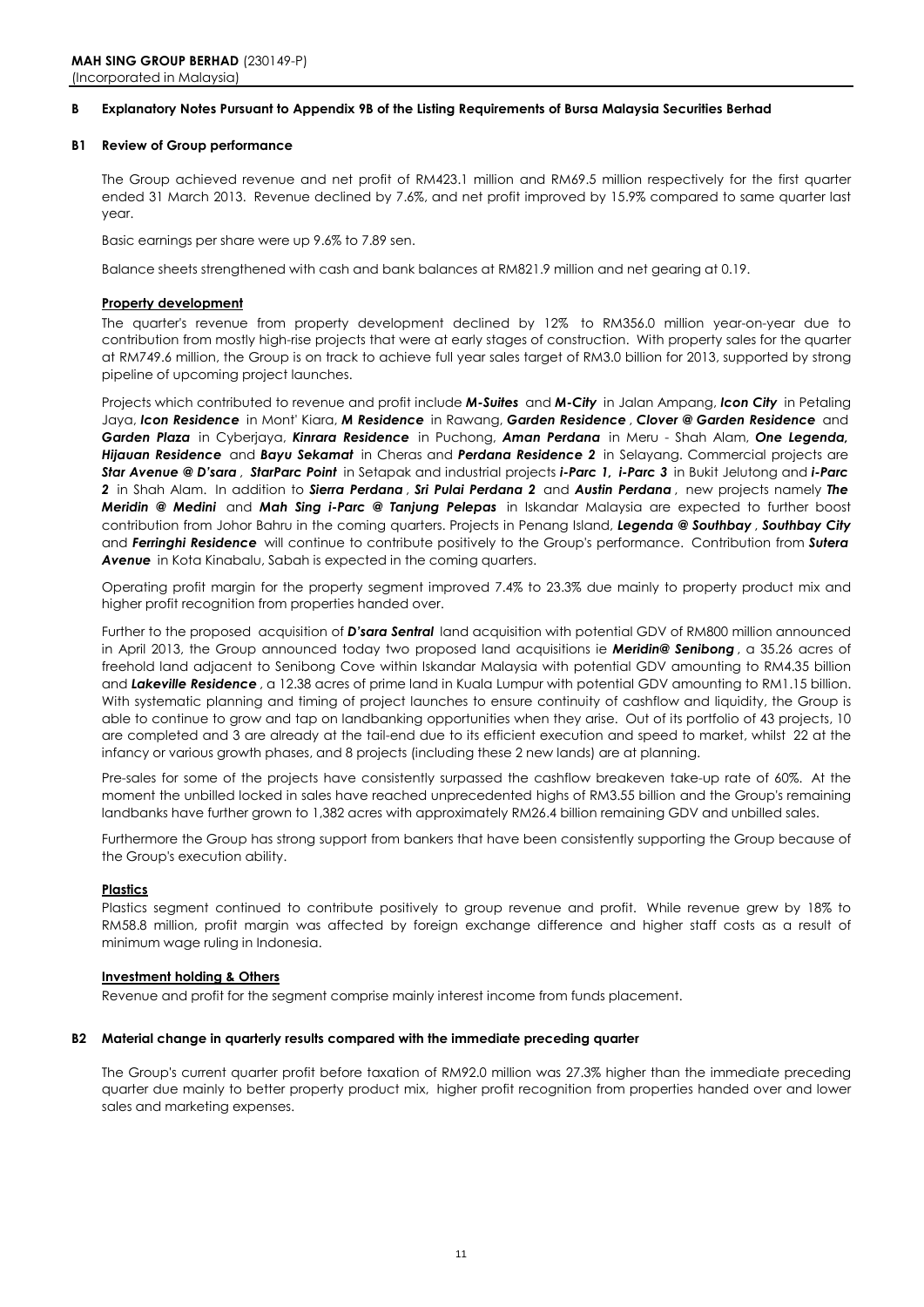#### **B3 Prospects for the current financial year**

The Group further strengthened its balance sheets with the successful completion of the Rights issue with Warrants that raised approximately RM397.7 million during the quarter. In the immediate term, the Group will focus its growth and continue to expand its landbank in the four markets that it knows well and has proven track record ie Klang Valley; Iskandar Malaysia in Johor Bahru; Penang and Kota Kinabalu, Sabah.

The favourable demographic condition, stable employment market, coupled with low interest rate environment and supply demand gap will continue to lend support to the property market. Thematic development and major infrastructure projects in the key markets the Group operates in provide further growth opportunities. Armed with strong balance sheets, established branding for well-designed lifestyle properties, as well as quality portfolio of projects at various development cycles, the Group is well placed to take advantage of these exciting opportunities in the local property market.

Other than release of new phases of products at on-going projects, the Group has lined up maiden launches at its new projects to drive sales momentum going forward. These include *Southville City@KL South* , *M Residence 2@Rawang* , *Star Residence* in Subang, and *Meridin@Medini* , Iskandar Malaysia. The number of registrants for *Southville City @ KL South* is close to 13,000, and the previews conducted for *M Residence 2@Rawang* as well as *Meridin@Medini* in Iskandar Malaysia received overwhelming response*.*

The Group is confident of its prospect and expects a solid performance for the current financial year.

#### **B4 Profit forecast**

Not applicable as the Group has not issued profit forecast or profit guarantee in a public document.

#### **B5 Income tax expense**

|                        | 3 months ended |           | Period ended  |               |
|------------------------|----------------|-----------|---------------|---------------|
|                        | 31/3/2013      | 31/3/2012 | 31/3/2013     | 31/3/2012     |
|                        | <b>RM'000</b>  | RM'000    | <b>RM'000</b> | <b>RM'000</b> |
| Current tax:           |                |           |               |               |
| Malaysian income tax   | 16,917         | 24,690    | 16.917        | 24,690        |
| Foreign tax            | 154            | 278       | 154           | 278           |
|                        | 17,071         | 24,968    | 17.071        | 24,968        |
| Deferred taxation:     |                |           |               |               |
| Malaysian deferred tax | 5.529          | (761)     | 5.529         | (761)         |
|                        | 22,600         | 24,207    | 22,600        | 24,207        |

The Group's effective tax rate for the current quarter is lower than the statutory tax rate of 25% due to the utilisation of deferred tax assets not previously recognised, to offset against taxable profits.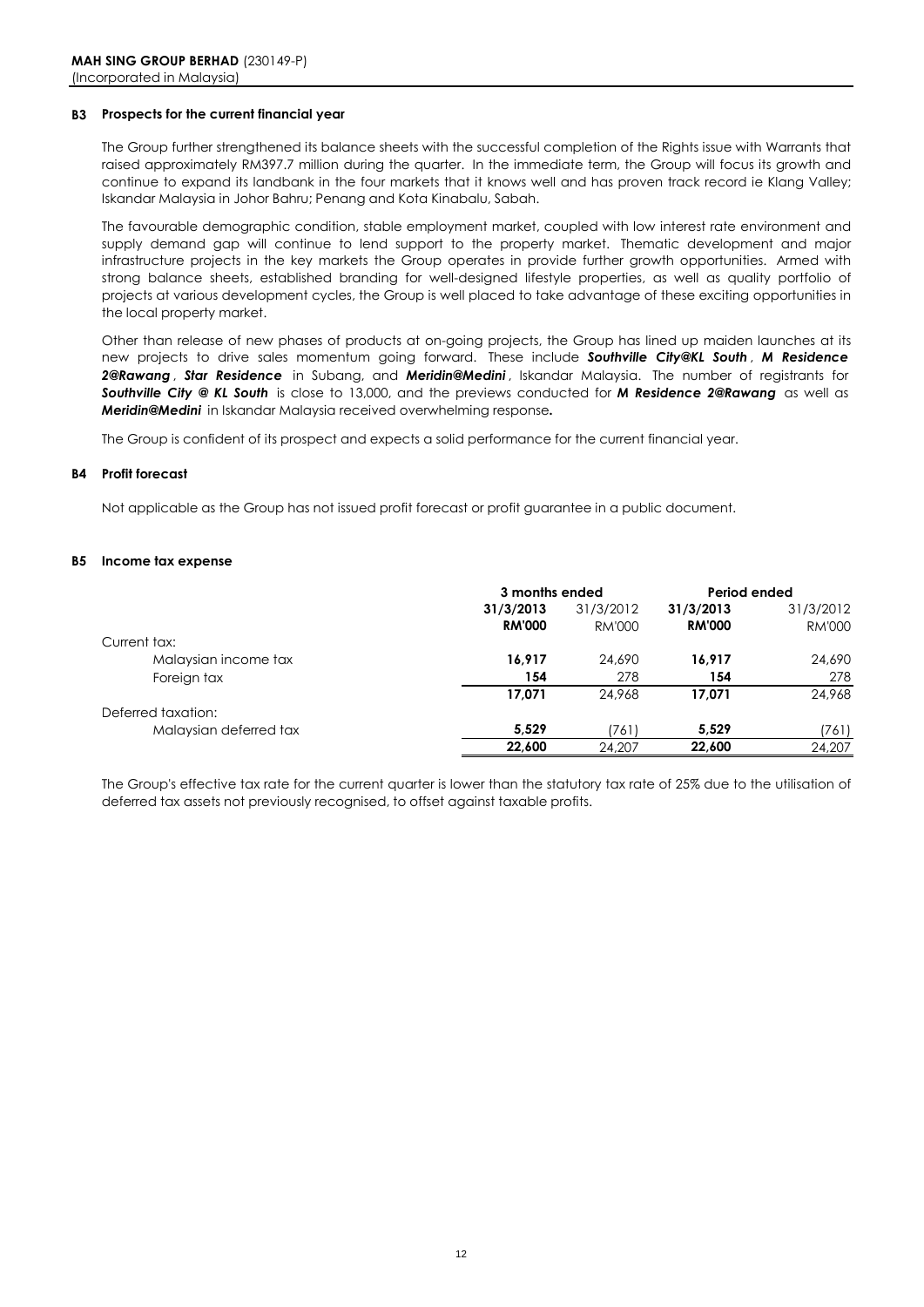#### **B6 Status of corporate proposals**

The following corporate proposals announced by the Company have not been completed as at 21 May 2013 (being the latest practicable date which is not earlier than 7 days from the date of issuance of this Interim Financial Report):

- 1) On 5 July 2010, the Company's wholly-owned subsidiary, Grand Prestige Development Sdn Bhd ("Grand Prestige") entered into a Joint Venture Agreement ("JVA") with Medan Damai Sdn Bhd ("Medan Damai") for the joint development of a piece of residential land in Kinrara with total gross area measuring approximately 13.2 acres (net aggregate area of 7.59 acres) in Mukim Petaling, Daerah Petaling, Negeri Selangor Darul Ehsan ("Kinrara Land"). Under the terms of the JVA, Medan Damai shall grant Grand Prestige the exclusive rights to continue with the sales and development of the Kinrara Land and in return for an entitlement sum of RM35,403,863.85.
- 2) On 26 March 2012, the Company's wholly-owned subsidiary, Capitol Avenue Development Sdn Bhd ("Capitol Avenue") entered into a Joint Development Agreement ("Agreement") with Paduan Hebat Sdn Bhd ("Paduan Hebat") for the proposed joint development of a parcel of prime leasehold commercial land measuring approximately 4.26 acres ("Land") in Kota Kinabalu, Negeri Sabah. Under the terms of the Agreement, Paduan Hebat agrees with Capitol Avenue to jointly develop the Land for an entitlement of RM39 million or approximately RM210 per square foot.

On 4 December 2012, all Paduan Hebat's obligation have been fully performed pursuant to the Agreement.

3) On 18 October 2012, the Company's wholly-owned subsidiary, Tropika Istimewa Development Sdn Bhd entered into a Lease Purchase Agreement ("LPA") with Medini Land Sdn Bhd to acquire the lease over two (2) parcels of contingious prime land in Medini, Iskandar Malaysia, all in Mukim Pulai, Daerah Johor Bahru, State of Johor with agreed gross floor area of 2,140,538.40 square feet for a total lease consideration of RM74,717,596.80 or approximately RM34.906 per square foot gross floor area.

The conditions precedent of the LPA has been fulfilled on 18 October 2012.

- 4) Through an announcement on 10 December 2012 and subsequent annoucements, the Company is undertaking the following proposals ("Proposals"):
	- (a) Renounceable rights issue of up to 280,099,803 new ordinary shares of RM0.50 each in the Company ("Rights Shares") together with up to 168,059,881 free detachable warrants ("Warrants") on the basis of 1 Rights Share for every 3 existing ordinary shares of RM0.50 sen each ("Mah Sing Shares") held and 3 Warrants for every 5 Rights Shares subscribed for by the entitled shareholders at an issue price of RM1.42 per Right Share ("Right Issue With Warrants");
	- (b) Bonus issue of new Mah Sing Shares ("Bonus Shares") to be credited as fully paid-up on the basis of 1 Bonus Share for every 5 Mah Sing Shares held after the Rights Issue with Warrants; and
	- (c) Exemption for Mayang Teratai Sdn Bhd ("Mayang Teratai") and persons acting in concert with it from the obligation to carry out a mandatory offer on the remaining voting shares in the Company not held by Mayang Teratai and persons acting in concert with it after the Rights Issue with Warrants.

At an extraordinary general meeting held on 5 February 2013, the shareholders of the Company had approved the Proposals and the Proposals had become unconditional on 7 February 2013.

The Renounceable rights issue of up to 280,099,803 new ordinary shares of RM0.50 each in the Company ("Rights Shares") together with up to 168,059,881 free detachable warrants ("Warrants") ("Rights Issue With Warrants") has been completed on 22 March 2013.

The total gross proceeds raised by the Company from the Rights Issue amounted to RM397,741,720. The status of the utilisation of proceeds as at 21 May 2013 is as follow:

| Details of utilisation                                          | Approved<br>utilisation<br><b>RM'000</b> | Actual<br>utilisation<br><b>RM'000</b> | <b>Balance</b><br>unutilised<br><b>RM'000</b> | Timeframe for<br>utilisation<br><b>RM'000</b> |
|-----------------------------------------------------------------|------------------------------------------|----------------------------------------|-----------------------------------------------|-----------------------------------------------|
| Property development expenditure and<br>future land acquisition | 350,000                                  | (39, 488)                              | 310.512                                       | Within 24 months                              |
| General working capital                                         | 42.742                                   | (12.274)                               | 30,468                                        | Within 12 months                              |
| Estimated expenses in relation to the Proposals                 | 5,000                                    | (3,849)                                | 1,151                                         | Within 6 months                               |
| Total                                                           | 397.742                                  | (55,611)                               | 342,131                                       |                                               |

5) On 3 April 2013, the Company's wholly-owned subsidiary, Intramewah Development Sdn Bhd entered into a Sale and Purchase Agreement ("SPA") with Pulangan Elit Sdn Bhd for the proposed acquisition of all that piece of prime land measuring approximately 6.54878 acres net in Seksyen U19, Daerah Petaling for cash consideration of RM85,000,000 or approximately RM297.97 per square foot ("Proposed Acquisition").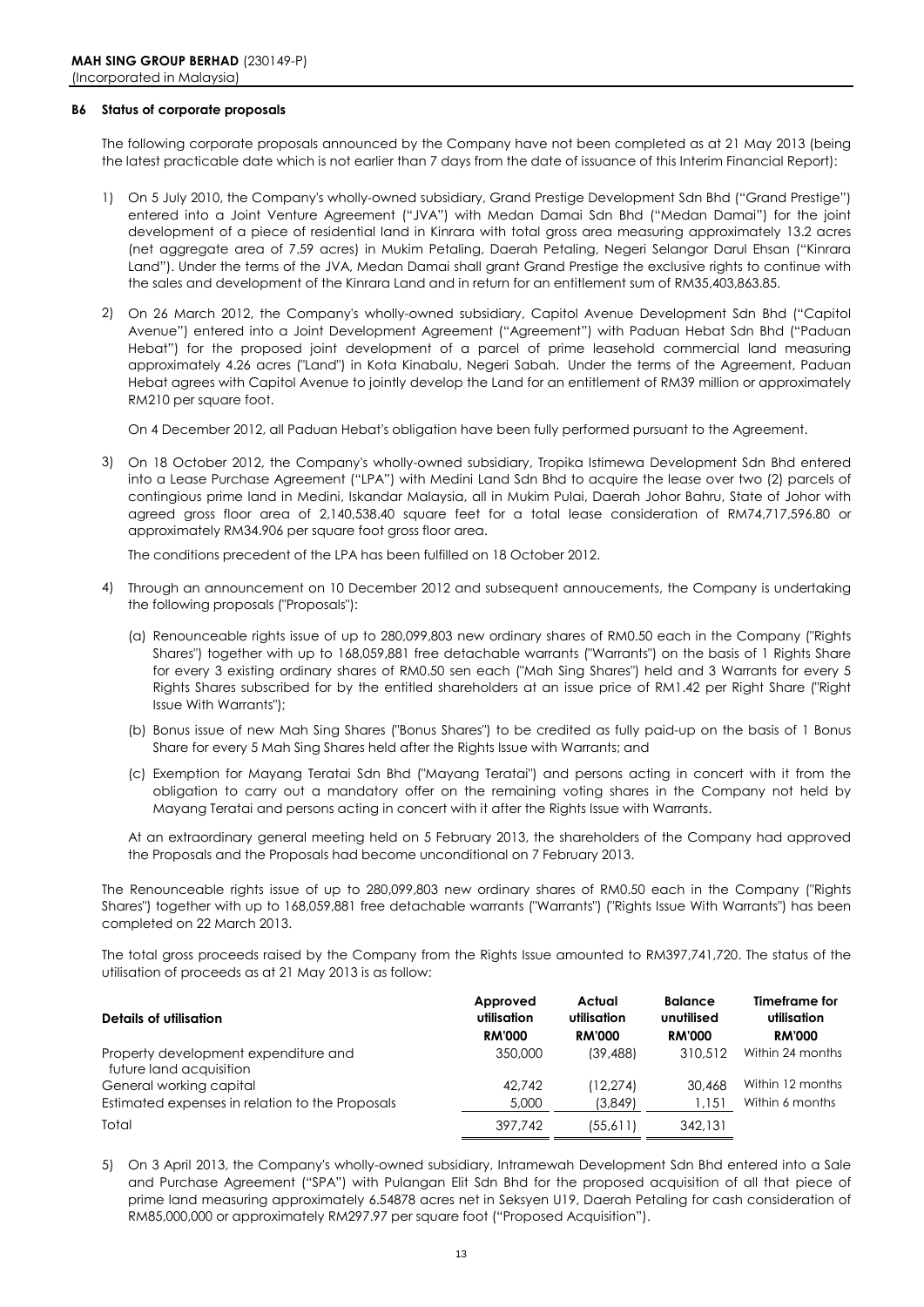#### **B7 Group borrowings**

Total group borrowings as at 31 March 2013 were as follows:

|                                 | Secured<br><b>RM'000</b> | Secured<br><b>RM'000</b>      | Secured<br><b>RM'000</b> | Total<br><b>RM'000</b> |
|---------------------------------|--------------------------|-------------------------------|--------------------------|------------------------|
| (Denominated in)                | (RM)                     | (Indonesian<br><b>Rupiah)</b> | (USD)                    |                        |
| Redeemable convertible bonds    |                          |                               |                          |                        |
| - after 12 months               | 280.312                  |                               |                          | 280,312                |
| Term loans payable              |                          |                               |                          |                        |
| - within 12 months              | 23,582                   | 4,030                         |                          | 27,612                 |
| - after 12 months               | 818,306                  | 9.369                         |                          | 827,675                |
|                                 | 841,888                  | 13,399                        |                          | 855,287                |
| Short term borrowings           | 8,820                    | 2,550                         | 2,861                    | 14,231                 |
| Finance lease and hire purchase |                          |                               |                          |                        |
| - within 12 months              | 1,447                    |                               |                          | 1,447                  |
| - after 12 months               | 2,770                    |                               |                          | 2,770                  |
|                                 | 4,217                    | ۰                             | ۰                        | 4,217                  |
| Total                           | 1,135,237                | 15,949                        | 2,861                    | ,154,047               |

#### **B8 Material litigation**

The Group is not engaged in any material litigation as at 21 May 2013, being the latest practicable date which is not earlier than 7 days from the date of issuance of this Interim Financial Report.

#### **B9 Derivatives Financial Instrument**

The Group's outstanding derivatives financial instrument as at 31 March 2013 were analysed as follows:

|                                    | <b>Notional</b><br>Value | <b>Fair Value</b><br>Asset/  |
|------------------------------------|--------------------------|------------------------------|
| Foreign currency forward contracts | <b>RM'000</b>            | (Liability)<br><b>RM'000</b> |
| - Less than one year               | 300                      | (14)                         |

Foreign currency forward contracts were entered into by a subsidiary within the Plastics Division of the Group to manage its exposure against adverse fluctuations in foreign currency risks as a results of transactions denominated in currencies other than the functional currency of the subsidiary.

These derivatives are stated at fair value, using the prevailing market rates and any changes in fair value of these derivatives during the period are taken directly to the income statement.

#### **B10 Realised and unrealised earnings or losses disclosure**

The retained earnings as at 31 March 2013 and 31 December 2012 were analysed as follows:

|                                                            | 31/3/2013     | 31/12/2012    |
|------------------------------------------------------------|---------------|---------------|
|                                                            | <b>RM'000</b> | <b>RM'000</b> |
| Total retained earnings of the Group                       |               |               |
| - Realised                                                 | 680,135       | 616,308       |
| - Unrealised                                               | 53,797        | 60,464        |
|                                                            | 733,932       | 676.772       |
| Total share of accumulated losses from associated company  |               |               |
| - Realised                                                 | (73)          | (73)          |
|                                                            | 733.859       | 676.699       |
| Less: Consolidation adjustments                            | (10, 223)     | (22, 912)     |
| Total group retained earnings as per consolidated accounts | 723,636       | 653,787       |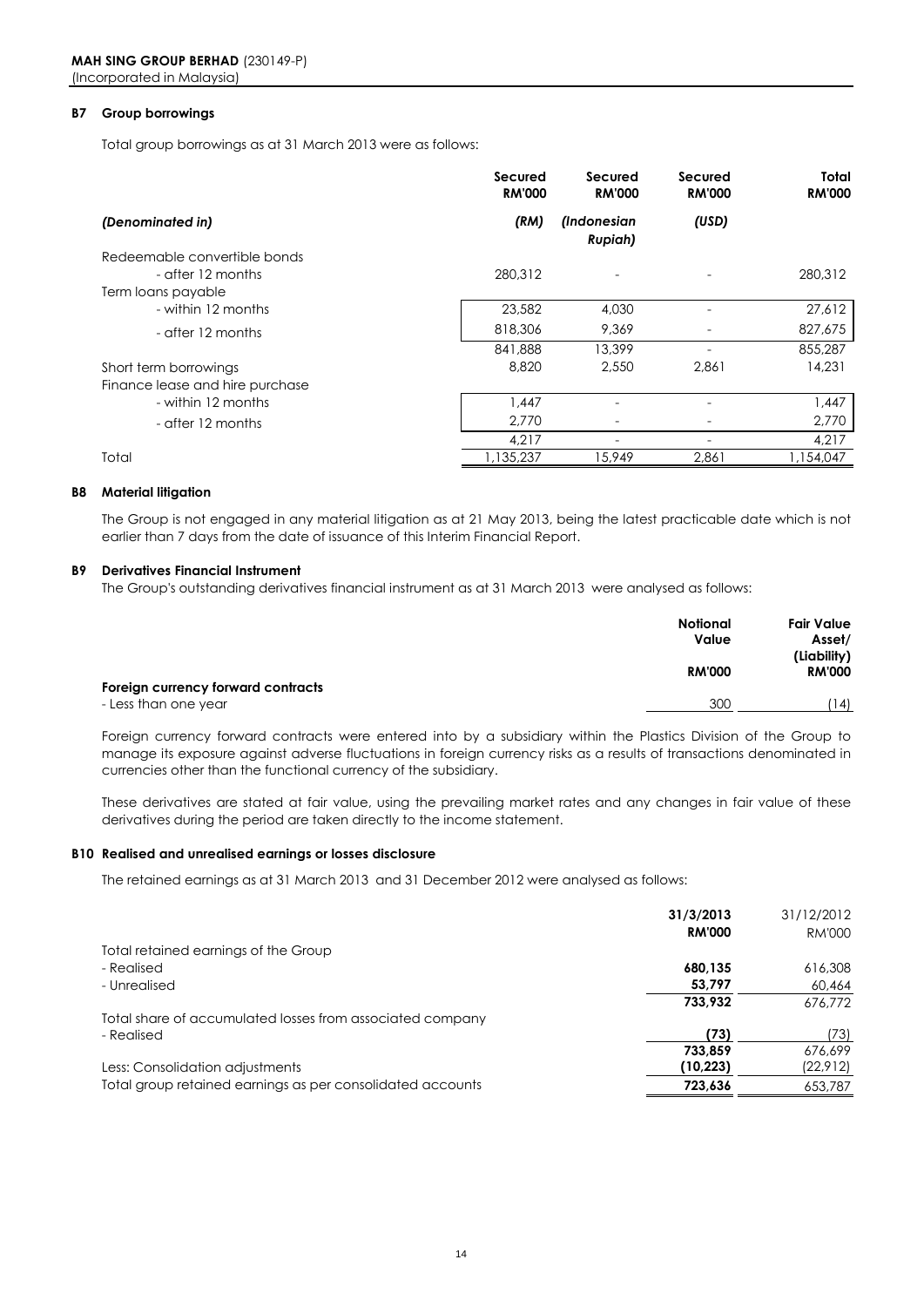#### B11 Additional disclosures pursuant to para 16, Part A, Appendix 9B of Bursa Malaysia Securities Berhad Listing **Requirements**

|                                                   | 3 months ended |                          | Period ended  |               |
|---------------------------------------------------|----------------|--------------------------|---------------|---------------|
|                                                   | 31/3/2013      | 31/3/2012                | 31/3/2013     | 31/3/2012     |
|                                                   | <b>RM'000</b>  | RM'000                   | <b>RM'000</b> | <b>RM'000</b> |
| Allowance for slow-moving and impairment          |                |                          |               |               |
| for inventories                                   | (84)           | (25)                     | (84)          | (25)          |
| Depreciation and amortisation                     | (3,943)        | (2,953)                  | (3,943)       | (2,953)       |
| Net gain on foreign exchange forward contracts    | 30             | $\overline{\phantom{a}}$ | 30            |               |
| Net foreign exchange gain                         | 33             | (3,752)                  | 33            | (3,752)       |
| Reversal of allowance for slow moving inventories | 19             |                          | 19            |               |
| Reversal of impairment of property, plant and     |                |                          |               |               |
| equipment                                         |                |                          |               |               |

Other than the items above which have been included in the income statement, there were no allowance for doubtful debts; gain/(loss) on disposal of quoted or unquoted investments and exceptional items affecting the results for the current financial period ended 31 March 2013.

#### **B12 Dividend proposed**

No dividend has been proposed for the first quarter ended 31 March 2013.

In respect of the previous financial year ended 31 December 2012:

- i) The Board of Directors has proposed first and final dividend of 7.6 sen per ordinary share of RM0.50 each consisting of 0.4 sen per share less income tax of 25% and single-tier dividend of 7.2 sen per share (2011: 11.0 sen per ordinary share of RM0.50 each, less income tax of 25%) in respect of the financial year ended 31 December 2012, which is subject to the approval of the shareholders of the Company at the forthcoming Annual General Meeting.
- ii) The date payable of the dividend will be determined at a later date.
- iii) In respect of deposited securities, entitlement to dividends will be determined on the basis of the record of depositors as at a date to be determined later.

### **B13 Earnings per share ("EPS")**

#### **(a) Basic EPS**

The basic earnings per share has been calculated by dividing the Group's net profit attributable to ordinary equity holders for the period by the weighted average number of ordinary shares in issue.

|                                                               | 3 months ended |           | Period ended |           |
|---------------------------------------------------------------|----------------|-----------|--------------|-----------|
|                                                               | 31/3/2013      | 31/3/2012 | 31/3/2013    | 31/3/2012 |
| Net profit for the period (RM'000)                            | 69.474         | 59,920    | 69.474       | 59,920    |
| Weighted average number of ordinary<br>shares in issue ('000) | 880.666        | 832,204   | 880.666      | 832,204   |
| Basic EPS (sen)                                               | 7.89           | 7.20      | 7.89         | 7.20      |